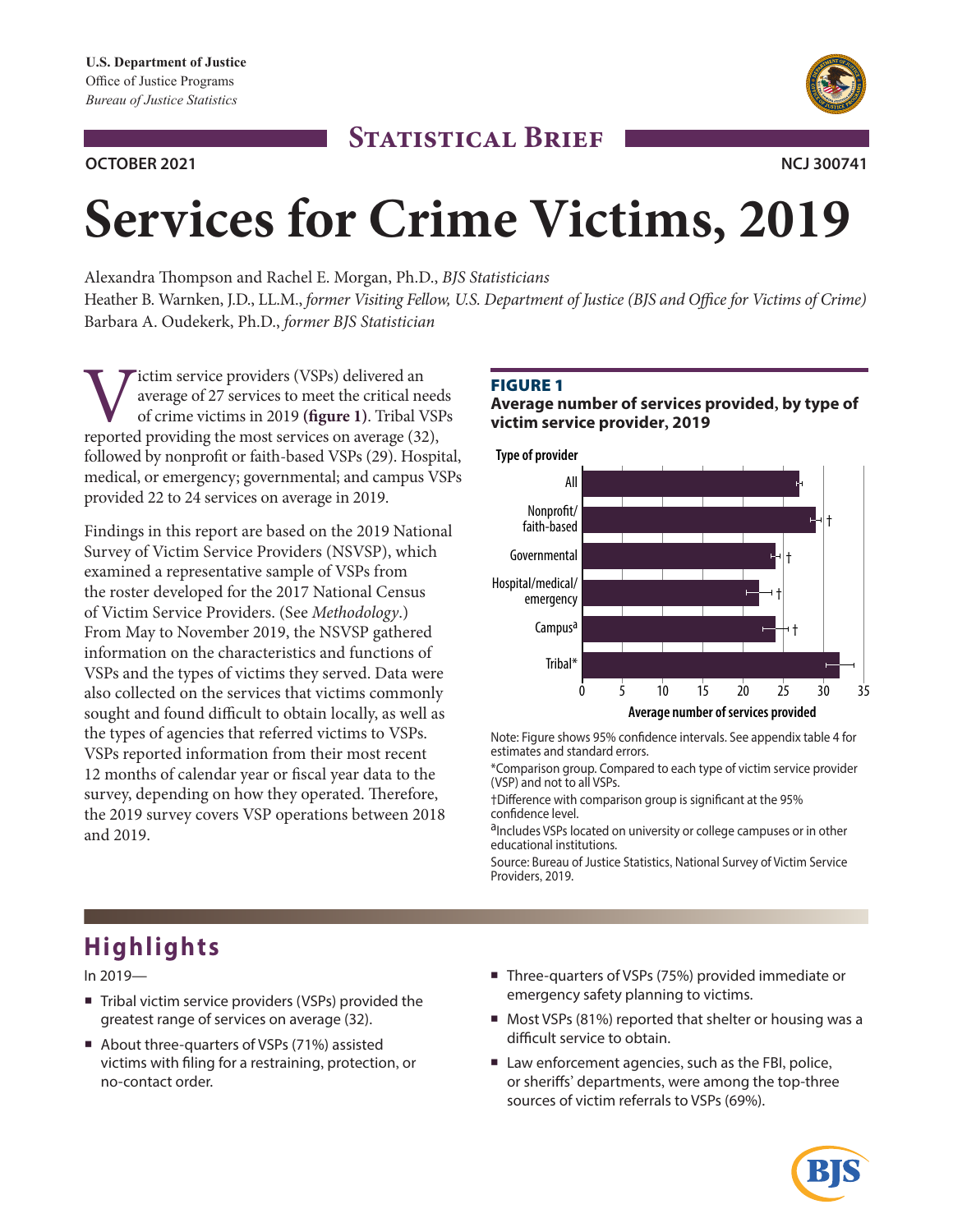# **Three-quarters of victim service providers provided immediate or emergency safety planning to victims**

VSPs reported whether they provided a particular service to victims during the prior year, regardless of how ofen it was provided. In 2019, almost all VSPs

provided online, phone, or program referral (93%) and general information about crime and victimization, crime prevention, or victim risk reduction (90%) **(fgure 2)**. Approximately three-quarters of VSPs notifed victims of their legal rights (77%), ofered immediate or emergency safety planning (75%), or helped victims fle for victim compensation (73%).

# Figure 2





Note: Estimates include 95% confdence intervals. See appendix table 5 for estimates and standard errors. aIncludes general information about crime and victimization, crime prevention, and victim risk reduction. b<sub>Includes</sub> assistance with filing for victim compensation and appealing claims. Source: Bureau of Justice Statistics, National Survey of Victim Service Providers, 2019.

# **Terms and defnitions**

A *victim* is a person who received assistance from a **medical and physical health assistance** victim service provider (VSP) due to concerns about  $\Box$  other services.<br>past, ongoing, or potential crimes or abuse. Victims past, ongoing, or potential crimes or abuse. Victims BJS categorized VSPs into five types of organizations:<br>include persons directly harmed or threatened by crime or abuse and family or household members of the nonproft or faith-based entity (501(c)(3) status) person who was harmed or threatened.  $\Box$  governmental agency

**Services** include any efforts to assist victims; promote<br>their safety, security, or recovery; help them participate<br>in the criminal justice system; or meet other victim<br>needs. Services were grouned into six general catego

- 
- 
- 
- emotional support and safety
- 
- 

- 
- 
- 
- needs. Services were grouped into six general categories:<br>university or college campus or other education<br>in this services of other education institution (public or private)
- legal and victims' rights assistance **the entity serving** tribal government, organization, or entity serving **financial and material assistance tribal, American Indian, or Alaska Native populations.**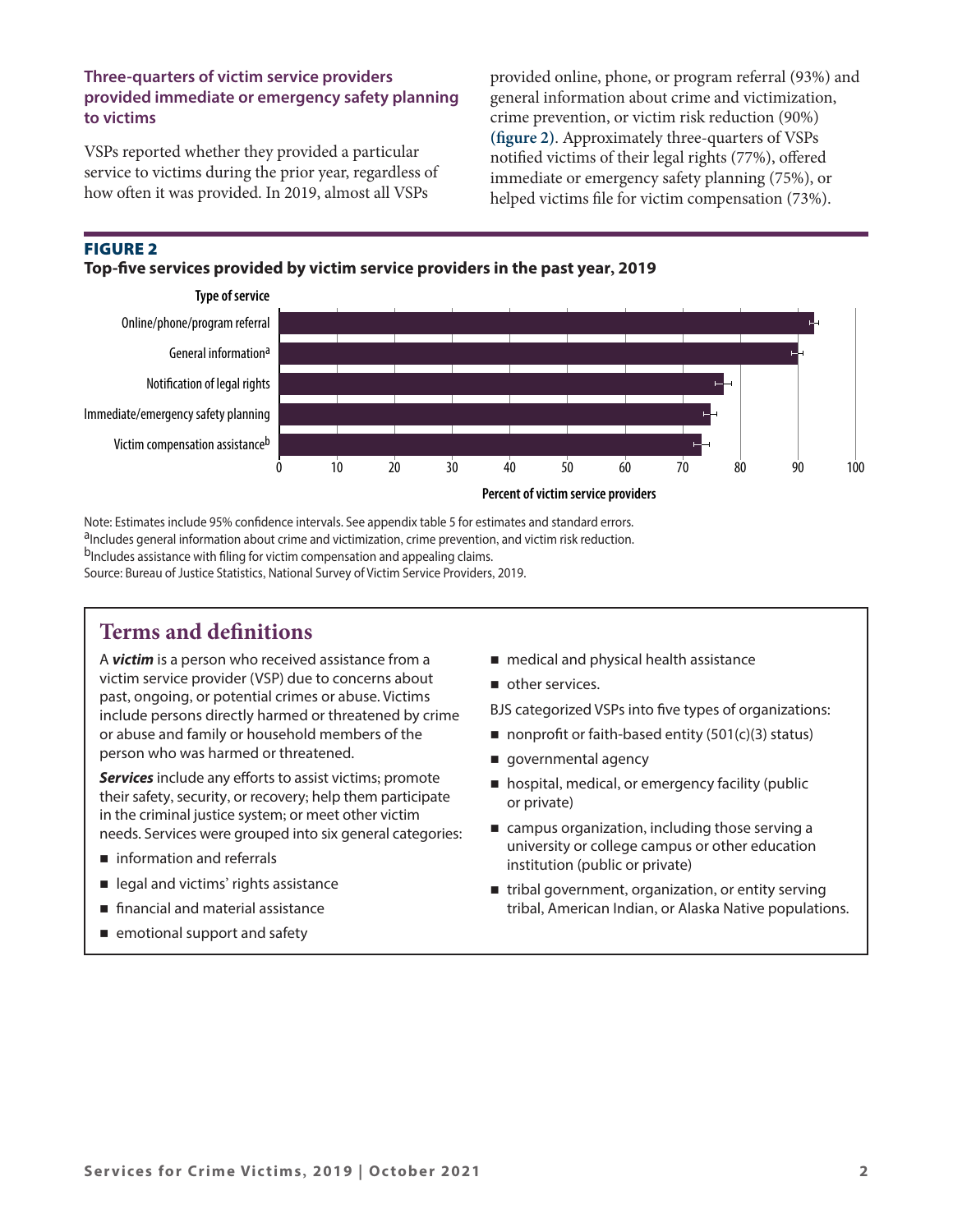VSPs offered assistance in navigating the legal system. This included accompanying victims to criminal court (72% of VSPs), civil court (57%), or law enforcement interviews (66%) in 2019. (See appendix table 2.)

VSPs also provided fnancial or material assistance that was directly related to the victimization or recovery process, such as help with transportation (61% of VSPs) or other basic needs (60%). Some also provided treatment or support services (e.g., individual counseling (42%) or support groups (41%)) or health advocacy services (e.g., accompanying victims to their medical forensic exams (45%) or providing advocacy while navigating the health-care system (46%)).

About 69% of VSPs provided case management, which ofen involves facilitating communication between victims and criminal justice system personnel and helping victims access a range of programs. It also includes keeping records on what victims need as they navigate those programs or the legal system. Other services that VSPs provided in 2019 were interpretation, translation, and other language services (54%), as well as assistance for persons who were deaf or hard of hearing (37%).

## **Services commonly provided by VSP type**

This section describes commonly provided victim services, for each VSP type. Each VSP identifed their top-fve services, in terms of the number of victims served. For brevity and ease of discussion, this section includes services that 20% or more VSPs reported among their top fve. (See appendix table 3 for a full list of top-fve services.)

# **Nonproft or faith-based**

In 2019, more than half of VSPs (51%) were nonproft or faith-based organizations. They provided 29 services on average and a median of 30. (See appendix table 1.) About 4 in 10 (38%) of these providers cited case management as one of the fve most common services they provided victims **(table 1)**. About 3 in 10 listed online, phone, or program referral (33%) or hotline, helpline, or crisis line intervention or counseling (30%) among their top-fve services.

## **TABLE 1**

#### **Percent of nonproft or faith-based victim service providers, by most common services provided in the past year, 2019**

| Type of service                                                | Percent | <b>Standard error</b> |
|----------------------------------------------------------------|---------|-----------------------|
| Case management                                                | 38.2%   | 1.28%                 |
| Online/phone/program referral                                  | 33.0    | 1.14                  |
| Hotline/helpline/crisis line<br>intervention or counseling     | 29.8    | 1.13                  |
| Individual counseling <sup>a</sup>                             | 29.2    | 0.99                  |
| Crisis intervention                                            | 27.2    | 1.00                  |
| Emergency/transitional/<br>relocation housing                  | 26.5    | 0.92                  |
| Assistance with filing for a<br>restraining order <sup>b</sup> | 23.9    | 1.06                  |
| General information <sup>c</sup>                               | 22.3    | 1.00                  |

Note: Includes services that at least 20% of nonproft or faith-based victim service providers (VSPs) identified as among their five most commonly provided services, by number of victims served. Details do not sum to totals because VSPs could report multiple types of services. See appendix table 3 for a full list of services.

aIncludes counseling and mental health assessments for the victim.

bIncludes assistance with restraining, protection, and no-contact orders.<br>CIncludes general information about crime and victimization, crime

prevention, and victim risk reduction.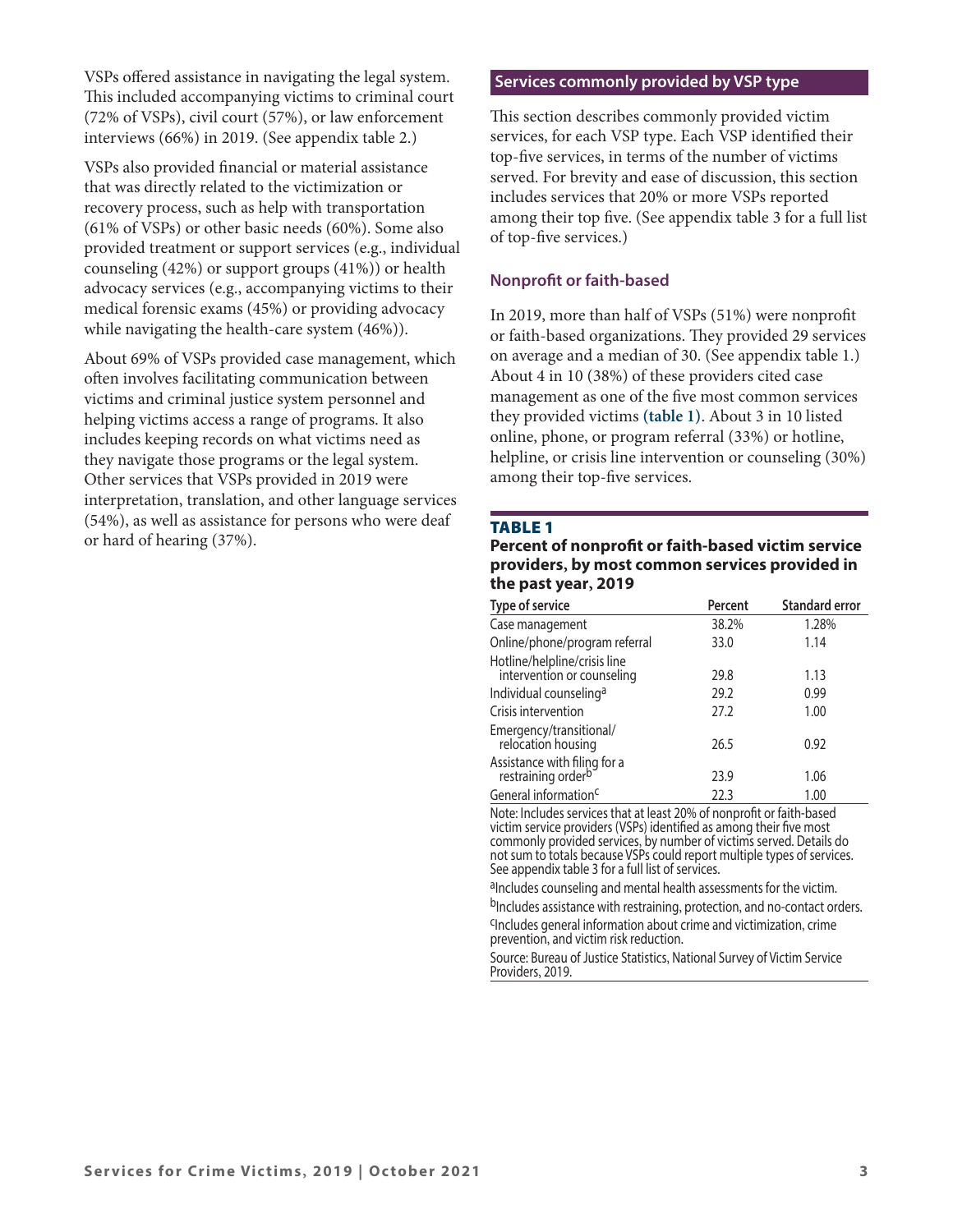# **Governmental**

Governmental VSPs, most of which reported being within law enforcement agencies or prosecutors' offices, accounted for 42% of all VSPs and provided 24 services on average in 2019, with a median of 23. (See appendix table 1.) More than half (59%) of governmental VSPs indicated that one of their top-fve services was notifying victims of case events or proceedings **(table 2)**. Nearly half (46%) commonly accompanied victims to criminal court. A quarter most often assisted with victim or witness preparation (25%), fling for victim compensation (23%), or fling for a restraining order (22%).

# **TABLE 2**

#### **Percent of governmental victim service providers, by most common services provided in the past year, 2019**

| Type of service                                         | Percent | <b>Standard error</b> |
|---------------------------------------------------------|---------|-----------------------|
| Notification of case<br>events/proceedings <sup>a</sup> | 58.6%   | 1.25%                 |
| Accompany to criminal court                             | 46.4    | 1.35                  |
| Online/phone/program referral                           | 40.6    | 1.46                  |
| Notification of legal rights                            | 40.2    | 1.34                  |
| General information <sup>b</sup>                        | 31.7    | 1.35                  |
| Case status updates <sup>c</sup>                        | 30.7    | 1.15                  |
| Victim/witness preparationd                             | 25.2    | 1.20                  |
| Victim compensation assistance <sup>e</sup>             | 22.7    | 1.05                  |
| Assistance in filing for a<br>restraining orderf        | 22.4    | 1.05                  |
| Victim impact statement assistance <sup>g</sup>         | 21.9    | 1.07                  |

Note: Includes services that at least 20% of governmental victim service providers (VSPs) identifed as among their fve most common services, by number of victims served. Details do not sum to totals because VSPs could report multiple types of services. See appendix table 3 for a full list of services.

aIncludes updates regarding investigation or court proceedings.

b<sub>Includes</sub> general information about crime and victimization, crime prevention, and victim risk reduction.

<sup>C</sup>Includes investigation-related updates only.

d<sub>Includes</sub> preparing to offer testimony to law enforcement or courts, which may include a victim impact statement.

eIncludes assistance with filing for victim compensation and appealing claims.

f<sub>lncludes</sub> assistance with restraining, protection, and no-contact orders. gIncludes helping victims write a written or oral statement to present in court that describes the emotional, physical, and fnancial impact the crime had on them.

Source: Bureau of Justice Statistics, National Survey of Victim Service Providers, 2019.

## **Hospital, medical, or emergency**

Hospital, medical, or emergency VSPs accounted for less than 3% of all providers. They offered 22 services on average and a median of 21 (See appendix table 1.) In 2019, about 59% of these VSPs conducted or coordinated forensic exams or collected evidence from victims as one of their fve most common services **(table 3)**. Other common services included individual counseling for victims (42%) and HIV and STI testing (36%), with the latter service rarely provided by other types of VSPs (1% each). (See appendix table 3.) Hospital, medical, or emergency VSPs also commonly provided immediate or emergency safety planning (32%), general information about crime and victimization, crime prevention, or victim risk reduction (28%), online, phone, or program referral (22%), and case management (20%).

#### **TABLE 3**

**Percent of hospital, medical, or emergency victim service providers, by most common services provided in the past year, 2019** 

| Type of service                                             | Percent | <b>Standard error</b> |
|-------------------------------------------------------------|---------|-----------------------|
| Conduct/coordinate forensic exams<br>or evidence collection | 59.2%   | 3.88%                 |
| Individual counseling <sup>a</sup>                          | 42.1    | 4.11                  |
| Conduct HIV/STI testing                                     | 36.3    | 3.89                  |
| Forensic interviews                                         | 33.1    | 3.82                  |
| Immediate/emergency<br>safety planning                      | 32.1    | 4.00                  |
| Crisis intervention                                         | 28.9    | 4.05                  |
| General information <sup>b</sup>                            | 27.8    | 3.67                  |
| Online/phone/program referral                               | 22.1    | 3.51                  |
| Case management                                             | 20.1    | 3.35                  |

Note: Includes services that at least 20% of hospital, medical, or emergency victim service providers (VSPs) identifed as among their fve most common services, by number of victims served. Details do not sum to totals because VSPs could report multiple types of services. See appendix table 3 for a full list of services.

aIncludes counseling and mental health assessments for the victim. b<sub>Includes</sub> general information about crime and victimization, crime prevention, and victim risk reduction.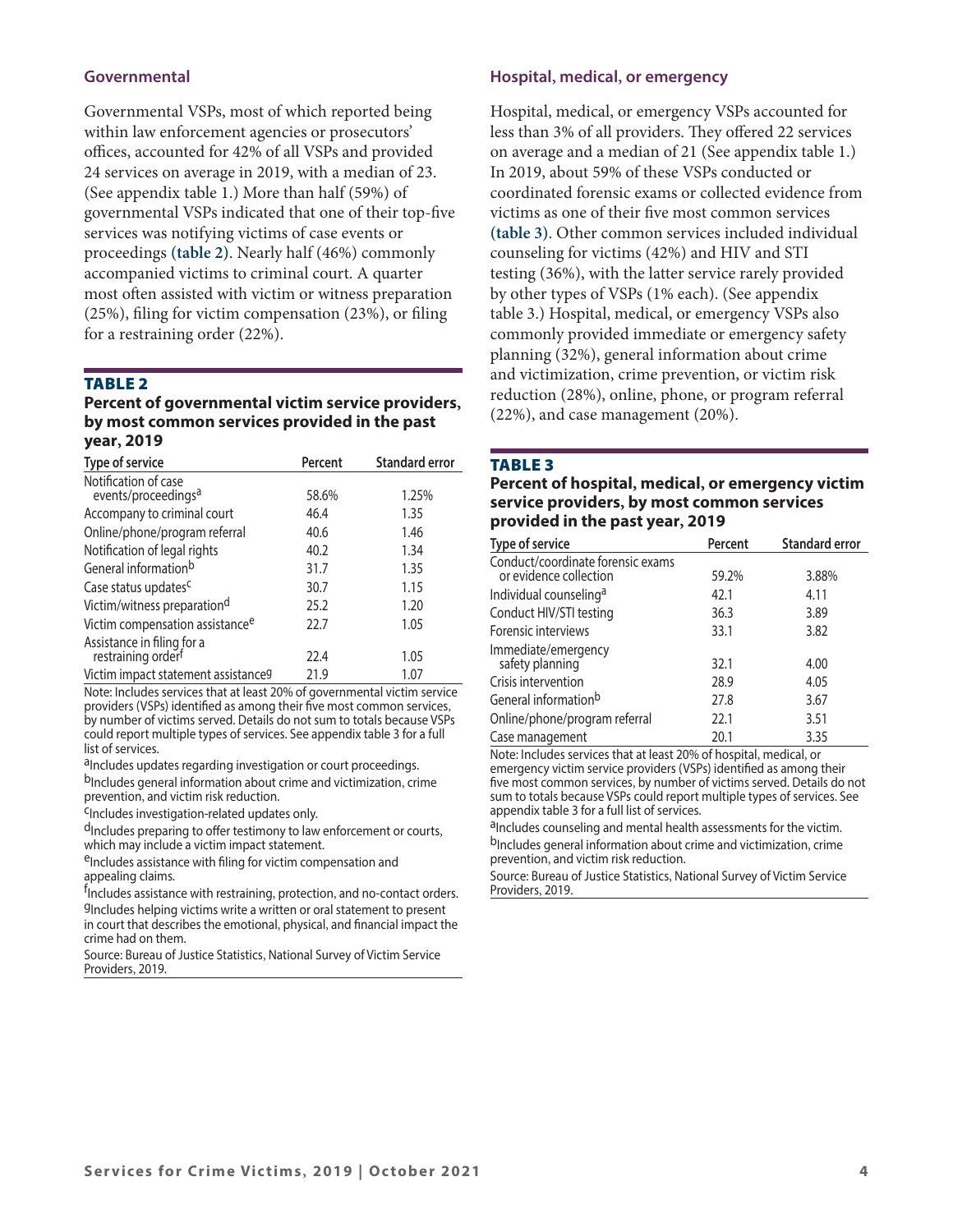# **Campus**

Campus VSPs, which are located on university or college campuses or in other educational institutions, accounted for about 2% of all VSPs. They provided an average of 24 services and had a median of 22. (See appendix table 1.) Approximately 46% of campus VSPs provided general information about crime and victimization, crime prevention, and victim risk reduction as one of their top-fve services **(table 4)**. About 43% most commonly provided crisis intervention, 32% provided case management, and 29% provided immediate or emergency safety planning to victims. About 21% of campus VSPs intervened with the victim's employer, creditor, landlord, or academic institution as a common service.

#### **TABLE 4**

#### **Percent of campus victim service providers, by most common services provided in the past year, 2019**

| Type of service                                                       | Percent | <b>Standard error</b> |
|-----------------------------------------------------------------------|---------|-----------------------|
| General information <sup>a</sup>                                      | 46.3%   | 4.78%                 |
| Crisis intervention                                                   | 42.6    | 4.42                  |
| Online/phone/program referral                                         | 37.6    | 4.86                  |
| Case management                                                       | 32.3    | 4.83                  |
| Immediate/emergency<br>safety planning                                | 29.5    | 4.61                  |
| Assistance with filing for a<br>restraining order <sup>b</sup>        | 25.9    | 4.21                  |
| Accompany to law enforcement<br>interview                             | 22.0    | 3.85                  |
| Intervention with employer/creditor/<br>landlord/academic institution | 21.2    | 4.27                  |

Note: Includes services that at least 20% of campus victim service providers (VSPs) identifed as among their fve most commonly provided services, by number of victims served. Includes VSPs located on university or college campuses or in other educational institutions. Details do not sum to totals because VSPs could report multiple types of services. See appendix table 3 for a full list of services.

aIncludes general information about crime and victimization, crime prevention, and victim risk reduction.

b<sub>Includes</sub> assistance with restraining, protection, and no-contact orders. Source: Bureau of Justice Statistics, National Survey of Victim Service Providers, 2019.

# **Tribal**

Tribal VSPs include tribal governments, organizations, or entities serving tribal, American Indian, or Alaska Native populations. These organizations accounted for about 2% of all VSPs and provided an average of 32 services, with a median of 31. (See appendix table 1.) Tribal VSPs ofen provided services that focused on locating or funding material needs, such as housing and transportation, while assistance with protective orders was also common. Around 57% of tribal VSPs cited assistance with emergency, transitional, or relocation housing among their top-fve services, while 50% listed assistance with fling for a restraining order **(table 5)**. About 34% commonly helped victims with transportation, 32% provided food, clothing, or other basic needs, and 31% provided online, phone, or program referral. About 22% tribal VSPs provided rental assistance to victims as one of their fve most common services.

#### **TABLE 5**

# **Percent of tribal victim service providers, by most common services provided in the past year, 2019**

| Type of service                                                | Percent | <b>Standard error</b> |
|----------------------------------------------------------------|---------|-----------------------|
| Emergency/transitional/<br>relocation housing                  | 57.4%   | 4.59%                 |
| Assistance with filing for a<br>restraining order <sup>a</sup> | 49.5    | 4.00                  |
| Transportation assistance                                      | 34.1    | 3.39                  |
| Assistance meeting other basic needs                           | 31.8    | 3.75                  |
| Online/phone/program referral                                  | 31.4    | 3.71                  |
| Emergency financial assistance <sup>b</sup>                    | 30.7    | 3.65                  |
| Accompany to civil court                                       | 27.6    | 3.92                  |
| Immediate/emergency<br>safety planning                         | 24.0    | 3.51                  |
| Rental assistance                                              | 21.9    | 2.79                  |
| Crisis intervention                                            | 21.2    | 3.26                  |

Note: Includes services that at least 20% of tribal victim service providers (VSPs) identifed as among their fve most commonly provided services, by number of victims served. Details do not sum to totals because VSPs could report multiple types of services. See appendix table 3 for a full list of services.

aIncludes assistance with restraining, protection, and no-contact orders. b<sub>Includes</sub> emergency loans, petty cash, and payments for or assistance in procuring items, such as food or clothing.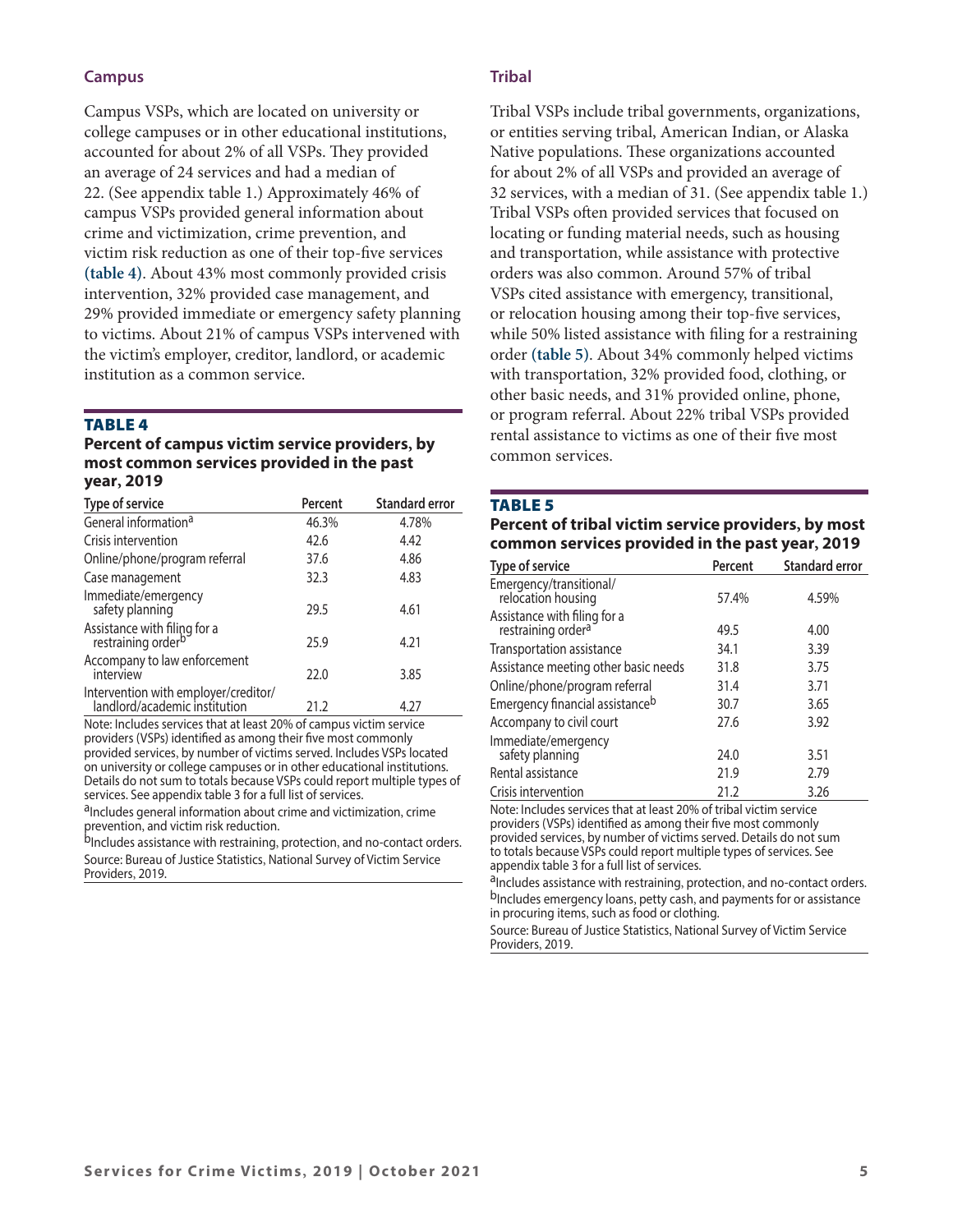## **Gaps in services reported by providers**

VSPs also reported the three services they found most difficult for victims to obtain locally. In 2019, the majority (81%) of VSPs indicated that victims had difficulty obtaining shelter or housing, followed by mental health services (52%) and fnancial or material assistance (45%) **(table 6)**. A smaller share of VSPs reported that victims had difficulty obtaining help with the civil justice system (15%), immigration (14%), their medical or physical health (10%), or their safety (6%).

In addition, 22% of VSPs wrote in specifc "other" service gaps they observed. Due to the complexity of victim services, several of these "other" write-ins overlapped with services already listed in the survey. Write-ins included services such as transportation

assistance, substance use and drug treatment, child care, afordable legal services, and language services.

In terms of service gaps by type of VSP, a larger portion of governmental VSPs (54%) than other providers said financial or material assistance was difficult for victims to obtain in 2019. Campus VSPs (21%) cited medical and physical health assistance more ofen than nonproft or faith-based (11%) or governmental (8%) VSPs did. A smaller share of hospital, medical, or emergency VSPs (7%) than other providers said victims had difculty obtaining civil justice-related assistance. A greater share of tribal VSPs than other providers advised that victims had difficulty obtaining shelter or housing (91% of tribal VSPs), justice-related assistance (16%), and safety services (14%).

**TABLE 6** 

**Percent of victim service providers, by type of provider and services that were difcult for victims to obtain in the local area, 2019** 

| Type of service difficult to obtain     | All victim<br>service providers | Nonprofit/<br>faith-based* | Governmental | Hospital/medical/<br>emergency | Campus <sup>a</sup> | <b>Tribal</b> |
|-----------------------------------------|---------------------------------|----------------------------|--------------|--------------------------------|---------------------|---------------|
| Shelter/housing                         | 80.9%                           | 81.2%                      | 80.9%        | 73.6% ‡                        | 70.0% ‡             | $91.2%$ †     |
| Mental health services                  | 52.0                            | 54.9                       | $47.4 +$     | 57.4                           | 53.2                | 48.0          |
| Financial/material assistance           | 45.3                            | 40.3                       | $53.9 +$     | 39.1                           | 38.9                | 37.7          |
| Other <sup>b</sup>                      | 22.3                            | 23.9                       | $20.1 +$     | 17.9                           | 18.9                | 22.8          |
| Civil justice-related assistance        | 15.0                            | 14.7                       | 15.5         | $6.8 +$                        | 19.8                | 19.0          |
| Immigration assistance                  | 14.1                            | 17.1                       | $10.3 +$     | 18.7                           | $8.6 +$             | 0.9!          |
| Medical/physical health assistance      | 9.9                             | 10.6                       | $7.9 +$      | 7.9                            | $21.3 \pm$          | 15.9          |
| Safety services                         | 6.3                             | 4.8                        | $8.2 +$      | 5.6                            | 6.1                 | $13.7 +$      |
| Justice-related assistance <sup>c</sup> | 4.4                             | 3.7                        | 4.9          | 1.1!                           | $7.6 \pm$           | $16.4 +$      |

Note: Estimates include services that victim service providers (VSPs) identifed as among the top-three services that their clients needed and that were difcult to obtain in their local area. Details do not sum to totals because VSPs could report multiple services. See appendix table 6 for standard errors. ! Interpret with caution. Coefficient of variation is greater than 50%.

\*Comparison group. Compared to each type of VSP and not to all VSPs.

†Diference with comparison group is signifcant at the 95% confdence level.

‡Difference with comparison group is significant at the 90% confidence level.<br><sup>a</sup>Includes VSPs located on university or college campuses or in other educational institutions.

bIncludes transportation, substance abuse or drug treatment, child care, affordable legal services, and language services.<br><sup>C</sup>Includes criminal, juvenile, military, or tribal justice-related assistance.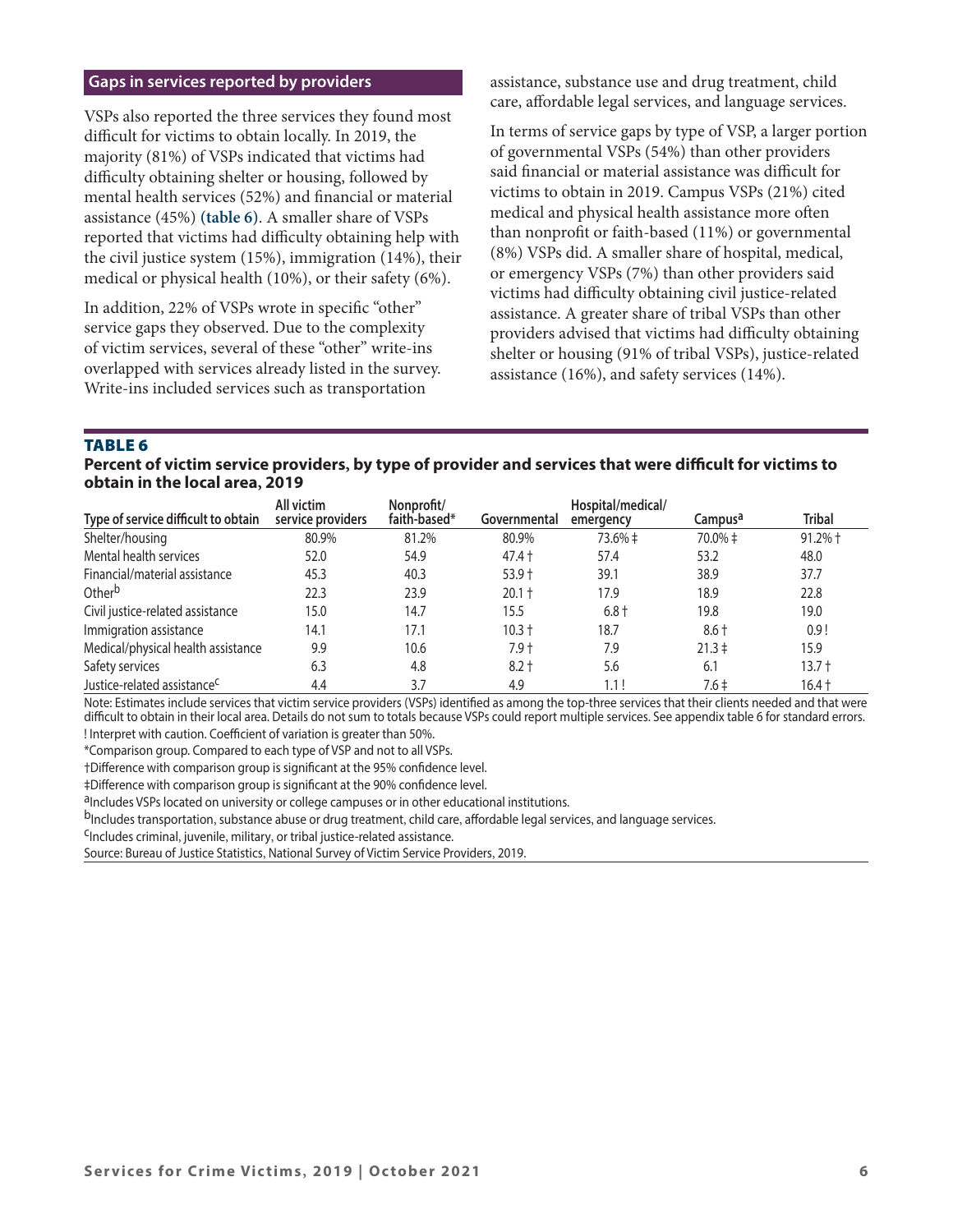## **Referrals to victim service providers**

VSPs ofen received referrals from other entities in the community or justice system. VSPs reported the three types of organizations they received the most referrals from in the past year. About 69% listed law enforcement agencies, such as the FBI, police, or sherifs' departments **(table 7)**. Other referral sources included community-based VSPs or organizations (38%), child protection agencies (35%), courts (31%), and prosecutors' offices (27%).

About 11% of VSPs specifed "other" sources of referrals in the survey. Some write-ins included the victim (on their own or through word of mouth), family, or friends; community members, organizations, or nonprofts; domestic violence shelters or programs; and hotlines.

# **TABLE 7**

# **Percent of victim service providers, by most common source of victim referral, 2019**

| Referral source <sup>a</sup>                                             | Percent | <b>Standard error</b> |
|--------------------------------------------------------------------------|---------|-----------------------|
| Law enforcement agency (e.g., FBI,<br>police or sheriff's department)    | 68.5%   | 0.80%                 |
| Community-based victim service<br>provider/organization                  | 38.2    | 0.82                  |
| Child protection                                                         | 35.3    | 0.72                  |
| Court                                                                    | 31.0    | 0.86                  |
| Prosecutor's office                                                      | 27.0    | 0.76                  |
| Hospital/health care provider                                            | 20.5    | 0.64                  |
| Mental health care provider                                              | 12.5    | 0.55                  |
| Other <sup>b</sup>                                                       | 10.6    | 0.53                  |
| Legal services agency                                                    | 7.5     | 0.48                  |
| Educational institution/organization                                     | 7.3     | 0.43                  |
| Corrections (i.e., probation, parole,<br>or correctional facility staff) | 5.1     | 0.39                  |
| TANF/welfare/public<br>benefits agencies                                 | 4.9     | 0.36                  |
| Faith-based organization                                                 | 3.1     | 0.32                  |

Note: Estimates include entities that victim service providers (VSPs) identifed as among the top-three sources of referrals of victims, based on the number of referrals the VSPs received. Details do not sum to totals because VSPs could report multiple sources.

aVSPs were asked, "What 3 types of organizations did your [organization/program] receive the most referrals from in the past [calendar/fscal] year?" They were given a full list of organization types and instructed to choose the top-three organizations they received the most referrals from.

b<sub>Includes</sub> the victim (on their own or through word of mouth), family, or friends; community members, organizations, or nonprofts; domestic violence shelters or programs; and hotlines.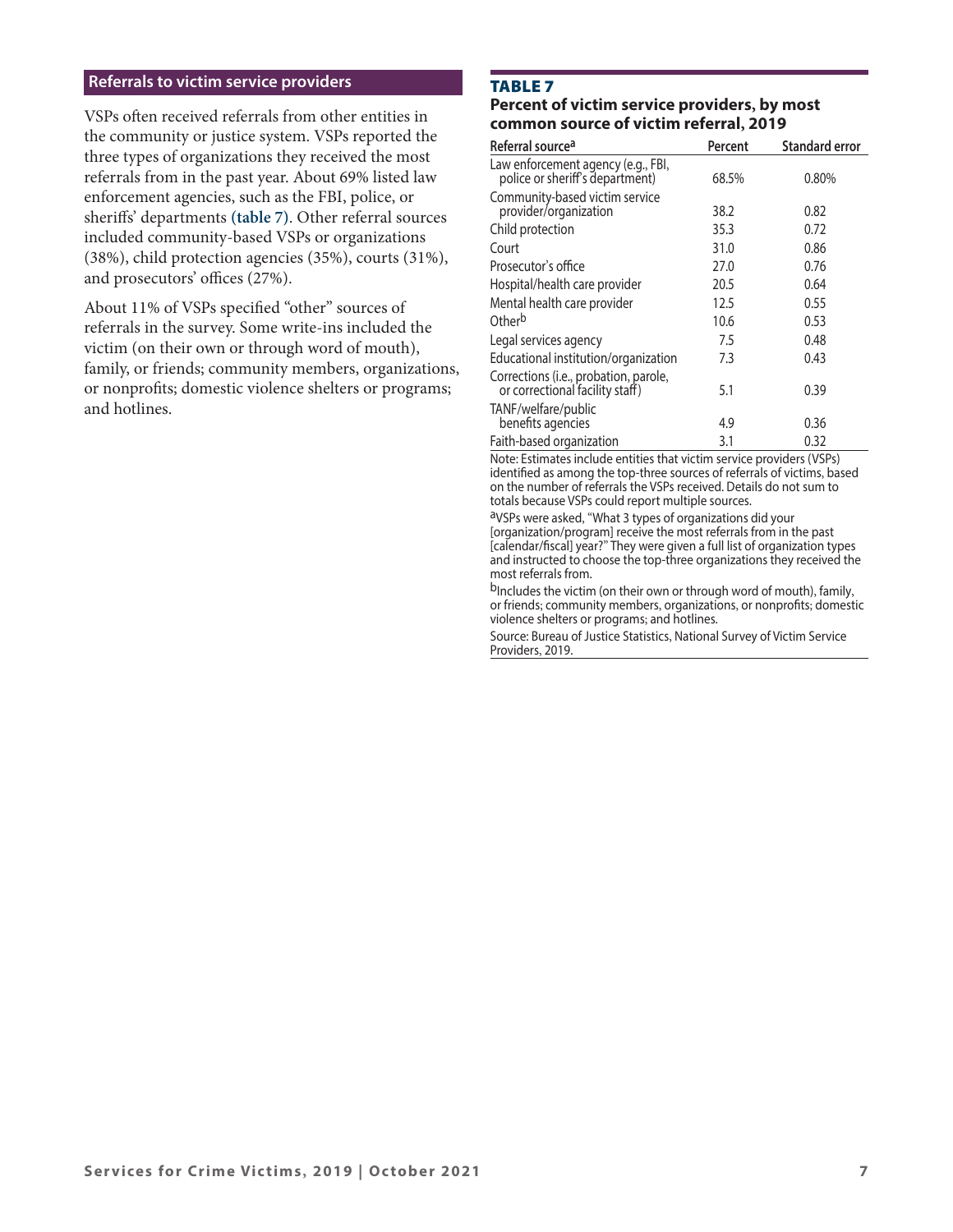# **Methodology**

The 2019 National Survey of Victim Service Providers (NSVSP) used a representative sample from the 2017 National Census of Victim Service Providers (NCVSP). The NSVSP collected detailed information about the victim services feld, including the types of services provided by victim service providers (VSPs), who was being served, and gaps in services. This report focuses on the types of services provided and gaps in services because these data were reported most consistently by VSPs.

The 2019 data collection is the first administration of the NSVSP. The Bureau of Justice Statistics (BJS), with support from the Office for Victims of Crime, conducted the NSVSP through a cooperative agreement with Westat under award number 2017-VF-GX-K128. This collection is part of BJS's Victim Services Statistical Research Program ([https://](https://bjs.ojp.gov/programs/vssrp) [bjs.ojp.gov/programs/vssrp](https://bjs.ojp.gov/programs/vssrp)).

# **Sampling frame**

Prior to conducting the 2017 NCVSP, there was no comprehensive roster of all VSPs in the U.S. Roster development was conducted from 2013 to 2016 and involved compiling a list of all publicly available VSPs, canvassing for VSP lists across all states and the District of Columbia, and running an awareness campaign to encourage participation in the NCVSP. Military VSPs were excluded from the roster because they do not typically provide services to the general public.

The NCVSP was administered from October 2016 to July 2017 and resulted in a fnal roster of 12,196 VSPs that served victims as their primary function or had dedicated victim service staff or programs. Of those, 9,640 (79%) completed the NCVSP. Since no publicly available information indicated which nonresponding agencies were not serving victims, they remained in the frame so as to not unintentionally remove eligible agencies. For more details, see *Victim Service Providers in the United States, 2017* (NCJ 252648, BJS, November 2019). The final NCVSP roster was used as the sampling frame for the NSVSP.

# **Survey sample**

Information collected through the NCVSP provided basic descriptive information about each VSP, including data on services ofered, the number of staff serving victims, recordkeeping,

and geographic location. Respondents were asked to categorize their organization as nonproft or faith-based; governmental; hospital, medical, or emergency; campus; tribal; informal; or for-proft. Afer review and consultation with expert panel members, BJS excluded informal and for-proft VSPs from the NSVSP because these types of VSPs ofen lack public visibility, service a small number of crime victims, and are highly unstable over time. In addition, these VSPs were largely heterogeneous, making it difficult to draw a representative sample. The NCVSP included a small number of these providers (317), representing 2.6% of the fnal census. Duplicate entries were also removed from the NSVSP sampling frame. Afer removal of duplicates and ineligible VSP types, 11,879 VSPs were left in the frame, from which 7,237 VSPs were sampled.

The NSVSP sample was selected using a single-stage stratifed design to produce estimates for the nation as a whole and for the 14 U.S. states with the largest number of VSPs. The states included were the 10 largest states based on population size (California, Texas, Florida, New York, Illinois, Pennsylvania, Ohio, Georgia, North Carolina, and Michigan), in addition to Virginia, Indiana, Missouri, and Colorado. The sample was also designed to produce subnational estimates based on U.S. Census regions (South, West, Midwest, and Northeast). Samples were drawn independently from 39 primary strata based on geography and VSP type. Some strata were sampled at a rate of 80% or more to account for small stratum sizes, expected response rate, and possible VSP ineligibility.

A 15% ineligibility rate was predicted due to the time between the NCVSP and NSVSP collections. (See *Inclusion criteria, eligibility, and response rate of victim service providers*.) In the strata sampled at a rate of 50% or lower, the VSPs were substratifed by the number of employees. VSPs with more employees were sampled at higher rates than VSPs with fewer employees due to the small number of larger VSPs in the universe and NCVSP data showing they often have diferent characteristics from smaller VSPs. For more information on the NSVSP sampling approach, refer to the NSVSP Final Report in the 2019 NSVSP Codebook ([www.icpsr.umich.edu/nacjd\)](https://www.icpsr.umich.edu/web/pages/NACJD/index.html).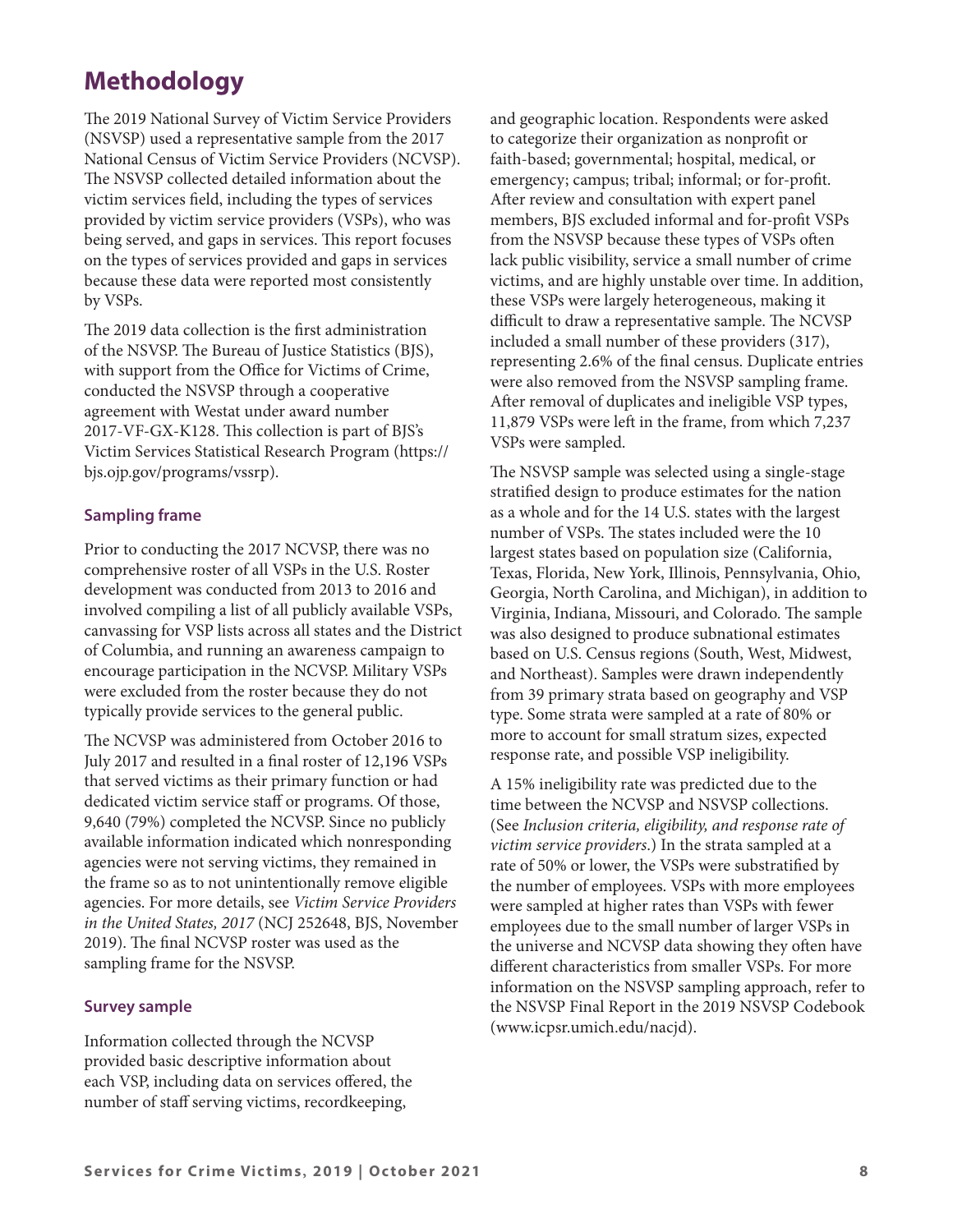# **Survey administration**

The NSVSP was administered via a web-based survey between May 1, 2019 and November 22, 2019. VSPs in the sample were notifed about the study by mail and email, when such contact information was available. The study team conducted outreach to increase awareness and encourage support of and participation in the NSVSP among the sampled providers. These eforts primarily included outreach through social media and email blasts, including targeted outreach in collaboration with known and trusted practitioner leaders and specifc provider networks. Members of the study team also participated in a webinar and a podcast focused on bridging the gap between research and practice in victim services, discussing the goals of the NSVSP and how the results could be used to inform the victim assistance feld.

Three weeks after the initial notification, all sampled VSPs were invited to complete the web survey. Several nonresponse follow-up efforts were made to encourage participation from VSPs and increase response rates. These efforts included email reminders, mail, telephone follow-up, and tracing efforts.

# **Inclusion criteria, eligibility, and response rate of victim service providers**

To be eligible to participate in the NSVSP, a VSP had to—

- categorize itself as one of the fve eligible types of VSP (nonproft or faith-based; governmental; hospital, medical, or emergency; tribal; or campus)
- **provide victim services in the 6 months prior to** the survey
- $\blacksquare$  have a specific program or staff dedicated to working with crime victims.

BJS expected a high rate of VSP ineligibility for several reasons. First, many VSPs that did not participate in the NCVSP remained in the sampling frame. The eligibility status of these VSPs could not be confrmed prior to NSVSP administration but, as mentioned, remained on the frame so as to not unintentionally remove eligible agencies. Over the course of the collection period, some of those agencies were reached and identifed as ineligible.

Additionally, the NSVSP administration began nearly 2 years afer the end of the NCVSP. During this time, some VSPs on the NCVSP roster had gone out of business, stopped serving victims, or become ineligible for other reasons. Some agencies served victims using funding from the Crime Victims Fund, established by the Victims of Crime Act (VOCA). VOCA funding must be spent within 3 years. As a result, some VSPs that were included in the NCVSP lost VOCA and other funding prior to the administration of the NSVSP. If a VSP was no longer providing services in 2019 due to the loss of funding, it was no longer eligible for the NSVSP.

However, many agencies likely continued to receive VOCA funding given that state-level allocations of VOCA funds rose from \$2.573 billion in 2017 to \$4.436 billion in 2018. Combined with historical increases in VOCA funding beginning in 2015, this led to a potential increase in the number of agencies that served victims between the 2017 NCVSP and 2019 NSVSP. Agencies that received VOCA or other funding to establish a new victim service program afer 2017 were not included in the NSVSP sample.1

Approximately 17.6% (1,276) of the 7,237 sampled VSPs were deemed ineligible. An additional 20.2% (1,460) had an unknown eligibility status. A total of 3,269 eligible VSPs responded to the NSVSP, for an overall response rate of 57.7%.2 For more information on nonresponse and coverage in the NSVSP, refer to the NSVSP Final Report in the 2019 NSVSP Codebook ([www.icpsr.umich.edu/nacjd\)](https://www.icpsr.umich.edu/web/pages/NACJD/index.html).

## **Standard error computations**

When estimates are derived from a sample, as with the NSVSP, caution must be used when comparing one estimate to another. Although one estimate may be larger than another, estimates based on a sample have some degree of sampling error. The sampling error of an estimate depends on several factors, including the amount of variation in the responses and the size of the sample. When the sampling error around an estimate is taken into account, estimates that appear diferent may not be statistically signifcant.

One measure of the sampling error associated with an estimate is the standard error, which may vary

<sup>1</sup>For more information on funding through the Office for Victims of Crime, see<https://ovc.ojp.gov/funding>.

2BJS calculated the response rate using the American Association for Public Opinion Research response rate 3 (RR3) defnition. RR3 is appropriate for the NSVSP because of the high proportion of VSPs that have an unknown eligibility status. See American Association for Public Opinion Research. (2016). *Standard defnitions: Final dispositions of case codes and outcome rates for surveys.* [https://www.aapor.org/AAPOR\\_Main/media/publications/](https://www.aapor.org/AAPOR_Main/media/publications/Standard-Definitions20169theditionfinal.pdf) [Standard-Defnitions20169theditionfnal.pdf](https://www.aapor.org/AAPOR_Main/media/publications/Standard-Definitions20169theditionfinal.pdf)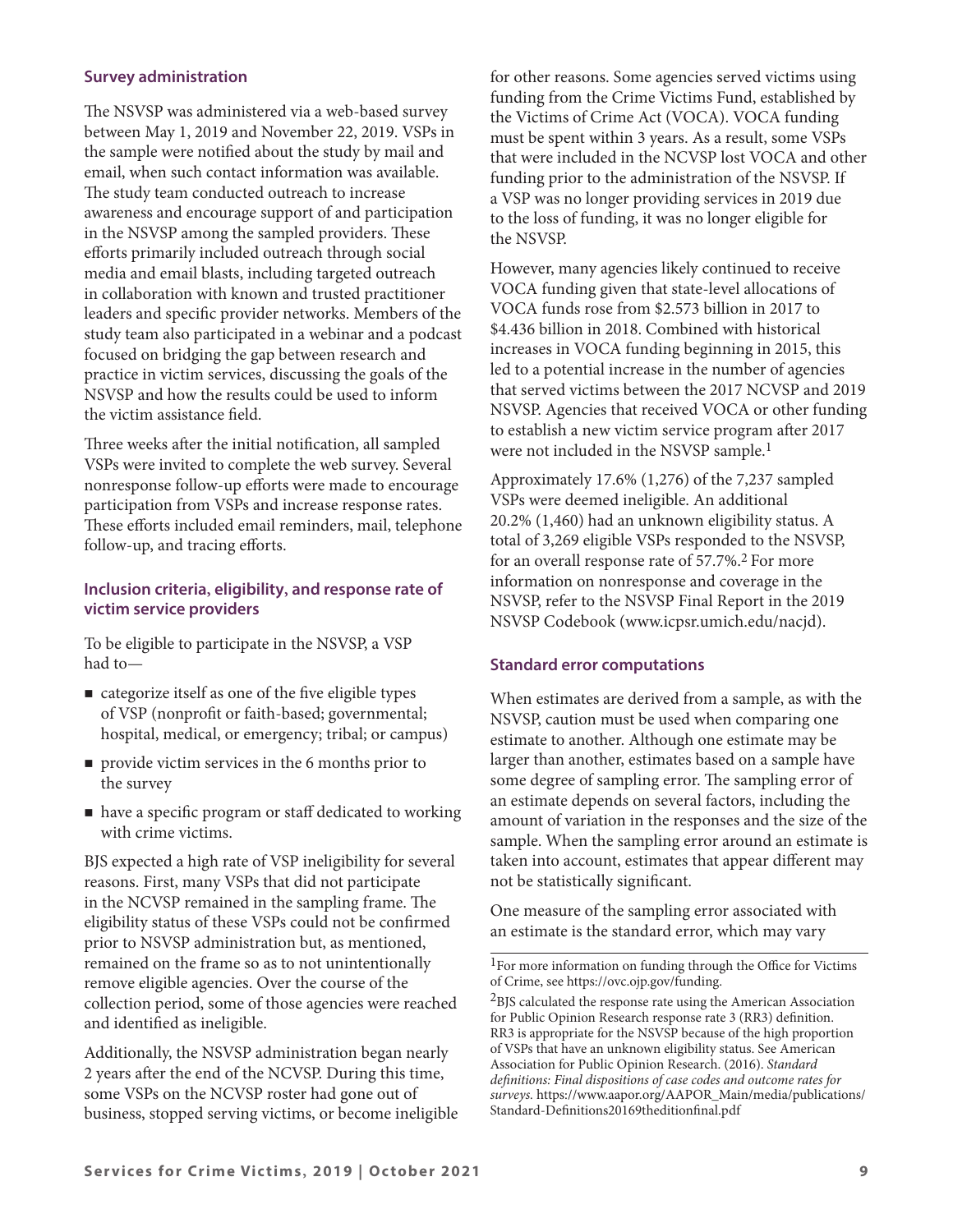from one estimate to the next. Generally, an estimate with a smaller standard error provides a more reliable approximation of the true value than an estimate with a larger standard error. Estimates with relatively large standard errors have less precision and reliability and should be interpreted with caution.

Two methods can be used when generating standard errors around an estimate from the NSVSP: the Jackknife Repeated Replication (JRR) method or the Taylor Series Linearization (TSL) method.3 For this report, BJS used the JRR method to calculate standard errors, which are well-suited for samples with a high ineligibility rate, such as the NSVSP. JRR estimation is a type of direct replication variance estimation. Under direct replication variance estimation, a set of replicate weights (e.g., the NSVSP has a set consisting of 100 replicate weights) is used to capture the sampling variance. The replicate weights can satisfy the variance estimation for the nation as a whole, for subnational estimates based on geographical regions, and for the 14 states with the largest number of VSPs.

Some comparisons in the text were tested for statistical significance. The primary test procedure was the Student's t-statistic, which tests the diference between two sample estimates. Findings described in this report as higher, lower, or diferent passed a test at either the 0.05 level (95% confdence level) or 0.10 level (90% confdence level) of signifcance. Tables and fgures in this report should be referenced for testing on specifc fndings.

3See Wolter, K.M. (2007). *Introduction to variance estimation* (2nd ed.). Springer.

Estimates and standard errors of the estimates provided in this report may be used to generate a confdence interval around the estimate as a measure of the margin of error. The following example illustrates how standard errors may be used to generate confdence intervals:

Based on the 2019 survey, an estimated 92.8% of VSPs provided online, phone, or program referral to victims within the last year. A standard error of 0.46% was determined for the estimate. (See appendix table 2.) A confdence interval around the estimate was generated by multiplying the standard error by  $\pm$  1.96 (the t-score of a normal, two-tailed distribution that excludes 2.5% at either end of the distribution). Therefore, the 95% confidence interval around the 92.8% estimate from 2019 is  $92.8 \pm (0.46 \times 1.96)$ , or (91.90 to 93.70). In other words, if BJS used the same sampling method to select diferent samples and computed an interval estimate for each sample, then it would expect 91.9% to 93.7% of VSPs to ofer online, phone, or program referral services in 95% of samples, with the true population parameter falling somewhere in that range.

For all estimates in this report, BJS also calculated a coefficient of variation  $(CV)$ , which represents the ratio of the standard error to the estimate. CVs (not shown in tables) provide another measure of reliability and a means for comparing the precision of estimates across measures with difering levels or metrics.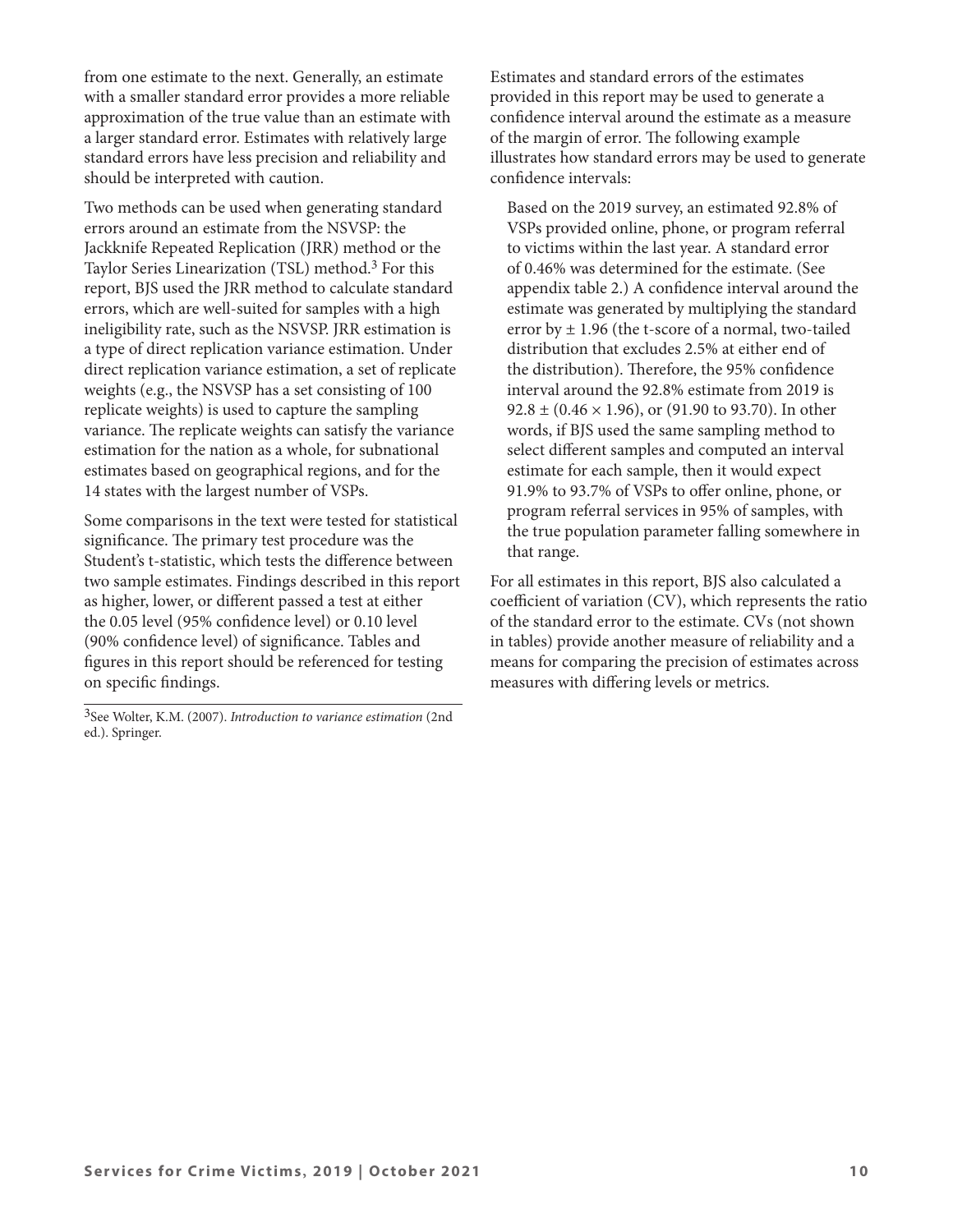# **Average and median number of services provided, by type of victim service provider, 2019**

| Type of provider           | Average number of<br>services provided | Median number of<br>services provided | <b>Percent of all victim</b><br>service providers |
|----------------------------|----------------------------------------|---------------------------------------|---------------------------------------------------|
| All                        | 77                                     | 26                                    | 100%                                              |
| Nonprofit/faith-based      | $29+$                                  | 30                                    | 50.6                                              |
| Governmental               | 24 +                                   | 23                                    | 42.2                                              |
| Hospital/medical/emergency | $22 +$                                 | 21                                    | 2.7                                               |
| Campus <sup>a</sup>        | 24 +                                   | 22                                    | 2.3                                               |
| Tribal*                    | 32                                     | 31                                    |                                                   |

Note: See appendix table 7 for standard errors.

\*Comparison group. Compared to each type of victim service provider (VSP) and not to all VSPs.

†Difference with comparison group is significant at the 95% confidence level.<br><sup>a</sup>Includes VSPs located on university or college campuses or in other educational institutions.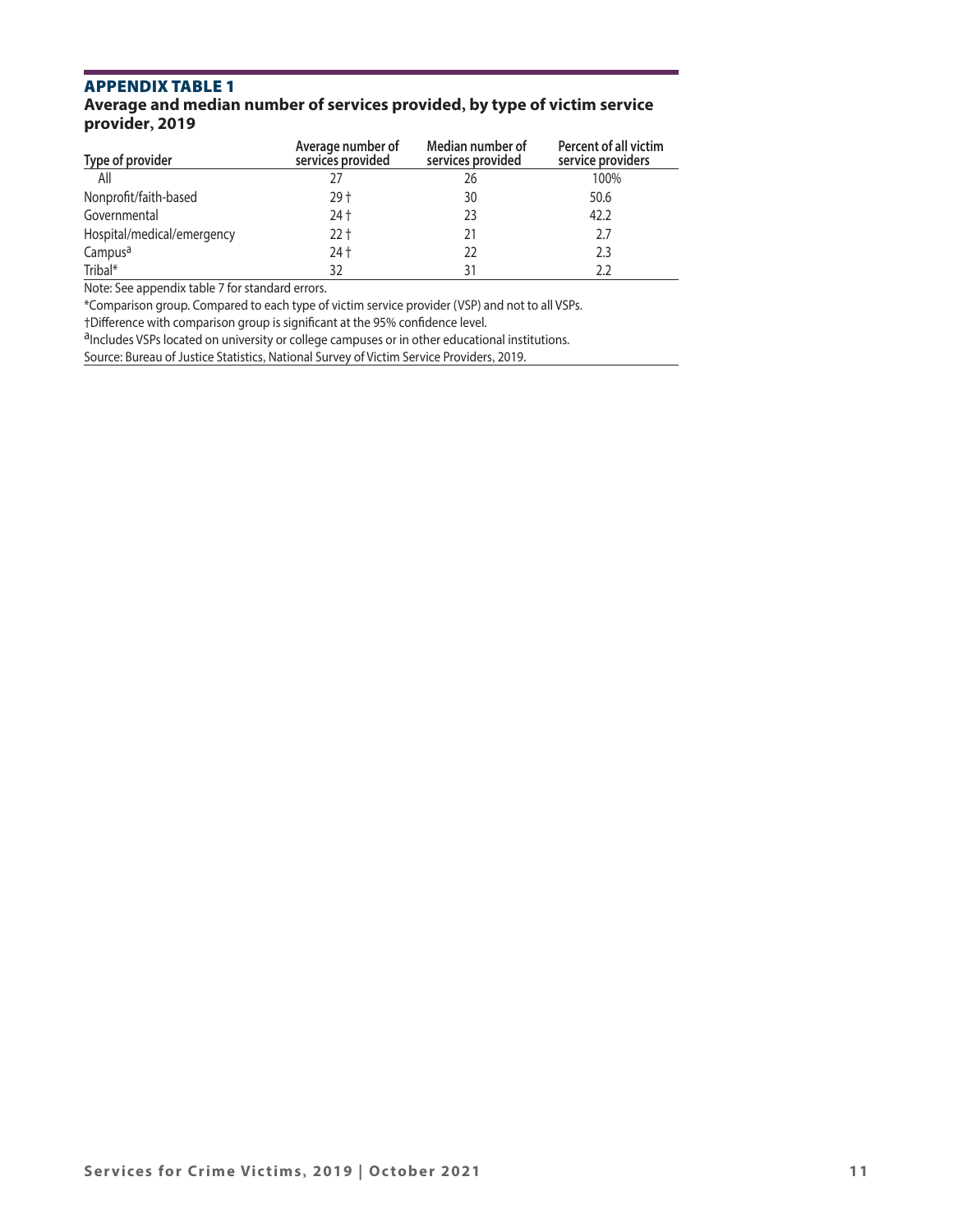| Percent of victim service providers, by type of services provided in the past<br>year, 2019 |         |                       |
|---------------------------------------------------------------------------------------------|---------|-----------------------|
| Type of service                                                                             | Percent | <b>Standard error</b> |
| <b>Information and referrals</b>                                                            |         |                       |
| Service-/victimization-related information                                                  |         |                       |
| Online/phone/program referral                                                               | 92.8%   | 0.46%                 |
| General information <sup>a</sup>                                                            | 89.9    | 0.55                  |
| Justice-related information                                                                 |         |                       |
| Notification of legal rights                                                                | 77.1    | 0.74                  |
| Notification of case events/proceedingsb                                                    | 71.2    | 0.73                  |
| Case status updates <sup>c</sup>                                                            | 65.6    | 0.71                  |
| Notification of offender release/status                                                     | 49.4    | 0.77                  |
| Assistance with reentry <sup>d</sup>                                                        | 17.6    | 0.66                  |
| Assistance with expungement/vacatur                                                         | 10.7    | 0.55                  |
| Legal and victims' rights assistance                                                        |         |                       |
| Accompany to criminal court                                                                 | 71.8%   | 0.84%                 |
| Assistance with filing for a restraining ordere                                             | 71.3    | 0.76                  |
| Accompany to law enforcement interview                                                      | 66.2    | 0.88                  |
| Victim impact statement assistance <sup>f</sup>                                             | 65.6    | 0.72                  |
| Victim/witness preparation <sup>9</sup>                                                     | 63.2    | 0.83                  |
| Legal/victim rights implementation or enforcement                                           | 59.0    | 0.87                  |
| Accompany to civil court                                                                    | 56.9    | 0.86                  |
| Civil legal servicesh                                                                       | 33.1    | 0.77                  |
| Immigration assistance <sup>i</sup>                                                         | 32.3    | 0.85                  |
| Parole board-related services                                                               | 19.9    | 0.67                  |
| Services for refugees/asylum seekers                                                        | 18.1    | 0.69                  |
| <b>Financial and material assistance</b>                                                    |         |                       |
| Compensation/monetary                                                                       |         |                       |
| Victim compensation assistance <sup>k</sup>                                                 | 73.3%   | 0.71%                 |
| Emergency financial assistance                                                              | 53.0    | 0.80                  |
| Restitution claim assistance                                                                | 41.4    | 0.80                  |
| Restitution collection assistance                                                           | 24.1    | 0.67                  |
| Material/financial advocacy or support                                                      |         |                       |
| Transportation assistance                                                                   | 61.0    | 0.75                  |
| Assistance meeting other basic needs                                                        | 59.9    | 0.86                  |
| Emergency/transitional/relocation housing                                                   | 51.5    | 0.84                  |
| Intervention with employer/creditor/landlord/academic institution                           | 51.1    | 0.93                  |
| Assistance with return of personal property                                                 | 45.1    | 0.80                  |
| Assistance with obtaining/replacing documents <sup>m</sup>                                  | 43.3    | 0.88                  |
| Public benefits assistance <sup>n</sup>                                                     | 37.9    | 0.86                  |
| Child care assistance                                                                       | 31.0    | 0.81                  |
| Rental assistance                                                                           | 30.3    | 0.80                  |
| Employment/educational services                                                             | 25.6    | 0.70                  |
| Long-term/stable housing                                                                    | 20.4    | 0.71                  |

# **APPENDIX TABLE 2 Percent of victim service providers, by type of services provided in the past**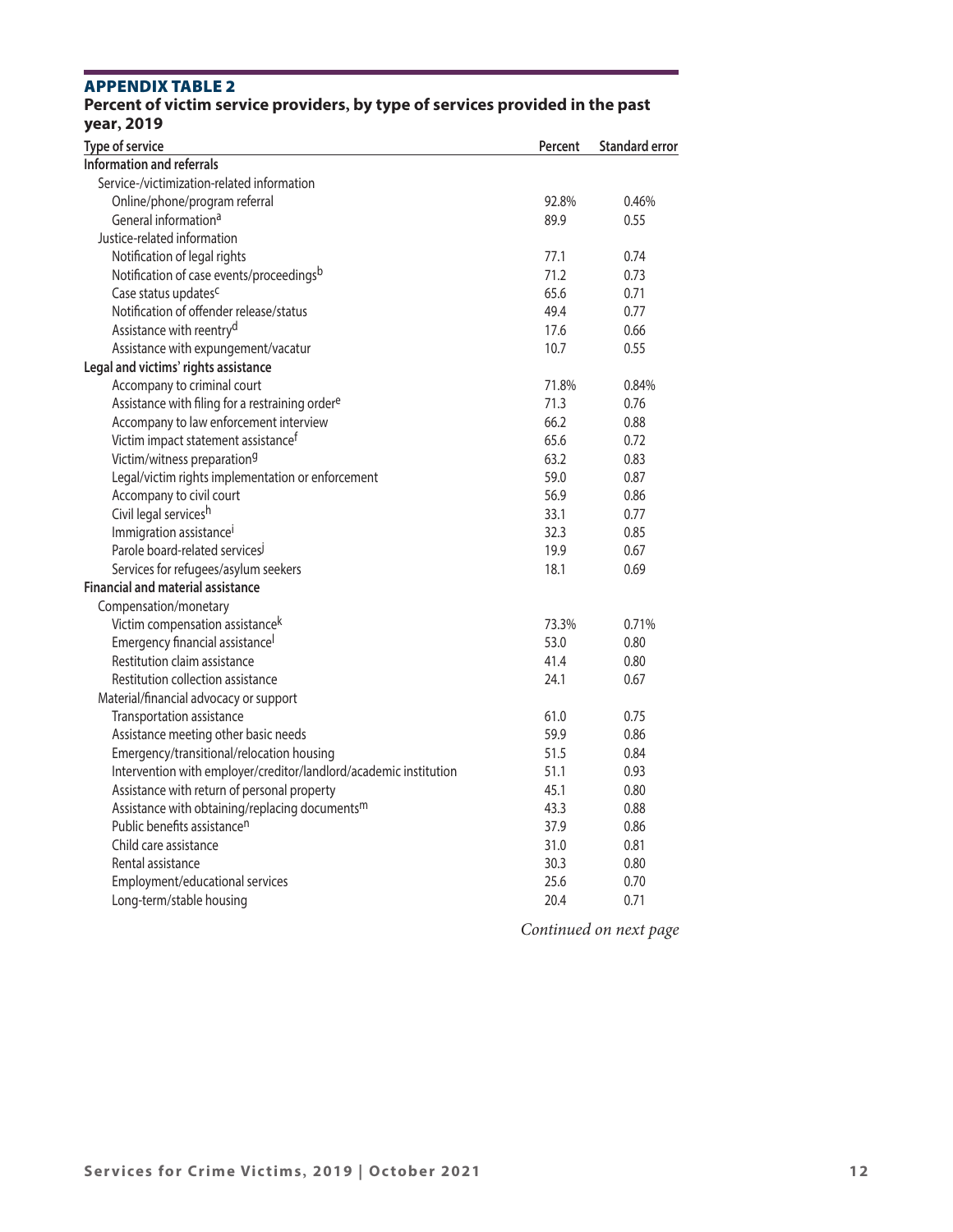#### appendix Table 2 ( continued) **Percent of victim service providers, by type of services provided in the past year, 2019**

| <b>Type of service</b>                                   | Percent | <b>Standard error</b> |
|----------------------------------------------------------|---------|-----------------------|
| <b>Emotional support and safety</b>                      |         |                       |
| Safety services                                          |         |                       |
| Immediate/emergency safety planning                      | 74.8%   | 0.64%                 |
| Crisis intervention                                      | 70.2    | 0.73                  |
| Long-term safety planning                                | 69.0    | 0.78                  |
| Conduct/coordinate risk assessments                      | 51.8    | 0.76                  |
| Crime/violence deescalation support <sup>o</sup>         | 50.8    | 0.95                  |
| Conflict resolution/mediation/negotiation                | 32.0    | 0.73                  |
| Treatment/support services                               |         |                       |
| Hotline/helpline/crisis line intervention or counseling  | 42.4    | 0.71                  |
| Individual counseling <sup>p</sup>                       | 42.0    | 0.76                  |
| Support groups                                           | 40.6    | 0.78                  |
| Peer/family/group counseling                             | 36.9    | 0.70                  |
| Therapy other than counseling <sup>q</sup>               | 32.1    | 0.77                  |
| Social/recreational activities for victims/witnesses     | 30.8    | 0.74                  |
| Substance abuse services <sup>r</sup>                    | 13.3    | 0.55                  |
| Medical and physical health assistance                   |         |                       |
| Medical treatment                                        |         |                       |
| Conduct/coordinate forensic exams or evidence collection | 20.2%   | 0.63%                 |
| Conduct HIV/STI testing                                  | 7.2     | 0.41                  |
| Health advocacy                                          |         |                       |
| Victim advocacy in navigating the health care system     | 46.3    | 0.86                  |
| Accompany to medical forensic exams                      | 44.6    | 0.91                  |
| <b>Other services</b>                                    |         |                       |
| Case management                                          | 68.8%   | 0.83%                 |
| Language services                                        | 53.9    | 0.80                  |
| Services for persons who are deaf/hard of hearing        | 36.6    | 0.81                  |
| Culturally/ethnically specific services                  | 32.3    | 0.92                  |
| Education classes for survivors                          | 29.7    | 0.67                  |
| On-scene coordinated response                            | 29.0    | 0.78                  |
| Forensic interviews                                      | 19.1    | 0.60                  |
| Supervised child visitation/safe exchange                | 11.6    | 0.54                  |
| Restorative iustice/victim-offender dialoque             | 9.1     | 0.40                  |

a<sub>Includes general information about crime and victimization, crime prevention, and victim risk reduction.</sub>

bIncludes updates regarding investigation or court proceedings.

<sup>C</sup>Includes investigation-related updates only-

dIncludes assistance with post-imprisonment reentry and conditions of probation for victims with a criminal history. eIncludes assistance with restraining, protection, and no-contact orders.

<sup>f</sup>Includes helping victims write a written or oral statement to present in court that describes the emotional, physical, and fnancial impact the crime had on them.

9Includes preparing to offer testimony to law enforcement or courts, which may include a victim impact statement. hIncludes assistance with civil court matters, such as child custody, visitation, and support and other family law issues. <sup>i</sup>Includes assistance with continuing U.S. residence and U and T visas.

.<br><sup>J</sup>Includes accompanying to parole board hearings and assistance with other related services.

k<sup>I</sup>ncludes assistance with filing for victim compensation and appealing claims.

loculudes emergency loans, petty cash, and payments for or assistance in procuring items, such as food or clothing. m Includes assistance with obtaining or replacing documents, such as birth certificates, driver's licenses, Social<br>Security cards, and identification cards.

nIncludes assistance with public benefits, such as Temporary Assistance for Needy Families, welfare, housing, and social services.

<sup>O</sup>Includes calming down the victim, family members, or witnesses on scene or during intervention and preventing retaliation.

pIncludes counseling and mental health assessments for the victim.

<sup>q</sup>Includes traditional, cultural, or alternative healing and art, writing, or play therapy.

Includes assessment, prevention, and treatment for substance abuse.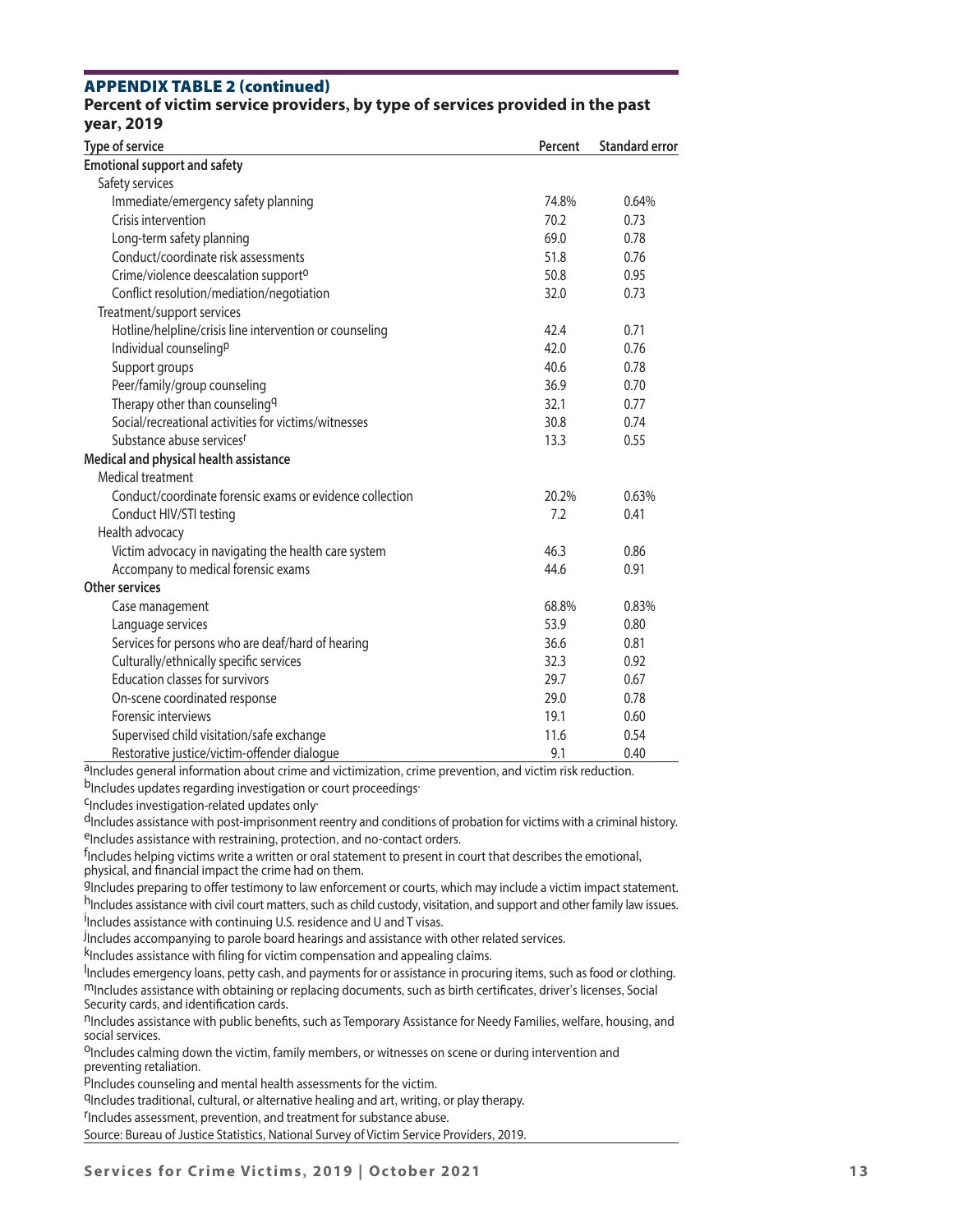**Percent of victim service providers, by type of provider and most common services provided in the past year, 2019** 

|                                                      | All victim        | Nonprofit/  |                        | Hospital/medical/        |                          |                          |
|------------------------------------------------------|-------------------|-------------|------------------------|--------------------------|--------------------------|--------------------------|
| Type of service                                      | service providers | faith-based | Governmental emergency |                          | Campus <sup>a</sup>      | <b>Tribal</b>            |
| Information and referrals                            |                   |             |                        |                          |                          |                          |
| Service-/victimization-related information           |                   |             |                        |                          |                          |                          |
| Online/phone/program referral                        | 36.0%             | 33.0%       | 40.6%                  | 22.1%                    | 37.6%                    | 31.4%                    |
| General informationb                                 | 26.9              | 22.3        | 31.7                   | 27.8                     | 46.3                     | 16.5                     |
| Justice-related information                          |                   |             |                        |                          |                          |                          |
| Notification of legal rights                         | 21.9              | 8.4         | 40.2                   | 7.0                      | 17.5                     | 2.7!                     |
| Notification of case events/proceedings <sup>c</sup> | 29.3              | 8.0         | 58.6                   | 0.8!                     | 11.7                     | 12.2                     |
| Case status updates <sup>d</sup>                     | 16.4              | 5.8         | 30.7                   | 1.3!                     | 19.2                     | 4.3                      |
| Notification of offender release/status              | 6.0               | 0.4         | 13.5                   | u.                       | 1.5!                     | 5.5                      |
| Assistance with reentry <sup>e</sup>                 | 0.4               | 0.1         | 0.7                    | --                       | цц.                      | $\overline{\phantom{a}}$ |
| Assistance with expungement/vacatur                  | 0.1               | 0.1!        | $\overline{a}$         | $\overline{a}$           | $-$                      | $\overline{a}$           |
| Legal and victims' rights assistance                 |                   |             |                        |                          |                          |                          |
| Accompany to criminal court                          | 25.9%             | 11.5%       | 46.4%                  | 3.4%                     | 6.9%                     | 10.5%                    |
| Assistance with filing for a                         |                   |             |                        |                          |                          |                          |
| restraining order <sup>f</sup>                       | 23.4              | 23.9        | 22.4                   | 6.1                      | 25.9                     | 49.5                     |
| Accompany to law enforcement interview               | 7.7               | 4.8         | 11.1                   | 1.8!                     | 22.0                     | 3.9                      |
| Victim impact statement assistance <sup>g</sup>      | 10.3              | 1.9         | 21.9                   | 2.9!                     | 2.1                      | 2.7!                     |
| Victim/witness preparationh                          | 12.2              | 2.6         | 25.2                   | 2.9!                     | 3.5!                     | 4.0                      |
| Legal/victim rights implementation<br>or enforcement | 6.0               | 4.0         | 9.1                    | 1.5!                     | 3.5                      | 0.8!                     |
| Accompany to civil court                             | 13.5              | 19.5        | 6.8                    | 0.8!                     | 5.3                      | 27.7                     |
| Civil legal services <sup>i</sup>                    | 6.4               | 11.4        | 0.8                    | ш,                       | 3.3                      | 8.3                      |
| Immigration assistance                               | 2.8               | 4.7         | 0.8                    | 1.9!                     | 2.3                      | $\overline{\phantom{a}}$ |
| Parole board-related services <sup>k</sup>           | 1.1               | 0.5         | 1.9                    | $\overline{a}$           | $\overline{a}$           | $\overline{\phantom{a}}$ |
| Services for refugees/asylum seekers                 | 1.0               | 1.8         | 0.1!                   | $\overline{a}$           | $\overline{a}$           | $\overline{\phantom{a}}$ |
| <b>Financial and material assistance</b>             |                   |             |                        |                          |                          |                          |
| Compensation/monetary                                |                   |             |                        |                          |                          |                          |
| Victim compensation assistancel                      | 13.9%             | 7.4%        | 22.7%                  | 15.2%                    | 3.9%                     | 3.5%                     |
| Emergency financial assistance <sup>m</sup>          | 8.1               | 10.7        | 4.3                    | 4.8                      | 3.5                      | 30.7                     |
| Restitution claim assistance                         | 5.8               | 0.4         | 13.2                   | $\overline{a}$           | 0.8!                     | $\overline{\phantom{a}}$ |
| Restitution collection assistance                    | 1.2               | 0.2!        | 2.5                    |                          | 0.8!                     | 0.8!                     |
|                                                      |                   |             |                        |                          |                          |                          |
| Material/financial advocacy or support               |                   |             |                        |                          |                          |                          |
| Transportation assistance                            | 5.9               | 8.1         | 1.7                    | 7.2                      | 4.1                      | 34.1                     |
| Assistance meeting other basic needs                 | 10.6              | 15.5        | 4.3                    | 4.0                      | 6.5                      | 31.8                     |
| Emergency/transitional/relocation<br>housing         | 16.6              | 26.5        | 4.1                    | 4.7                      | 0.8!                     | 57.4                     |
| Intervention with employer/creditor/                 |                   |             |                        |                          |                          |                          |
| landlord/academic institution                        | 1.9               | 2.3         | 0.5!                   | 2.5!                     | 21.2                     | $\overline{\phantom{a}}$ |
| Assistance with return of personal                   |                   |             |                        |                          |                          |                          |
| property                                             | 0.7               | 0.6         | 0.8                    | 0.9!                     | 0.9!                     | 2.0!                     |
| Assistance with obtaining/replacing                  |                   |             |                        |                          |                          |                          |
| documents <sup>n</sup>                               | 1.3               | 2.2         | 0.2!                   | $\overline{\phantom{a}}$ | $\overline{\phantom{a}}$ | 3.5                      |
| Public benefits assistance <sup>o</sup>              | 3.1               | 4.3         | 2.0                    | 1.6!                     | $\overline{\phantom{a}}$ | 1.6                      |
| Child care assistance                                | 0.9               | 1.3         | 0.3!                   | 0.8!                     | 1.1!                     | 0.8!                     |
| Rental assistance                                    | 3.1               | 4.2         | 1.1                    | --                       | $\overline{\phantom{a}}$ | 21.9                     |
| Employment/educational services                      | 0.5               | 0.6         | 0.3                    | $\overline{\phantom{a}}$ | 4.3                      | $\overline{\phantom{a}}$ |
| Long-term/stable housing                             | 1.3               | 2.0         | 0.5                    | $\overline{a}$           | ÷.                       | 1.7!                     |
| <b>Emotional support and safety</b>                  |                   |             |                        |                          |                          |                          |
| Safety services                                      |                   |             |                        |                          |                          |                          |
| Immediate/emergency safety planning                  | 14.9%             | 18.6%       | 8.0%                   | 32.1%                    | 29.5%                    | 24.0%                    |
| Crisis intervention                                  | 21.6              | 27.2        | 13.2                   | 28.9                     | 42.6                     | 21.2                     |
| Long-term safety planning                            | 5.8               | 7.7         | 3.3                    | 9.2                      | 4.4                      | 6.7                      |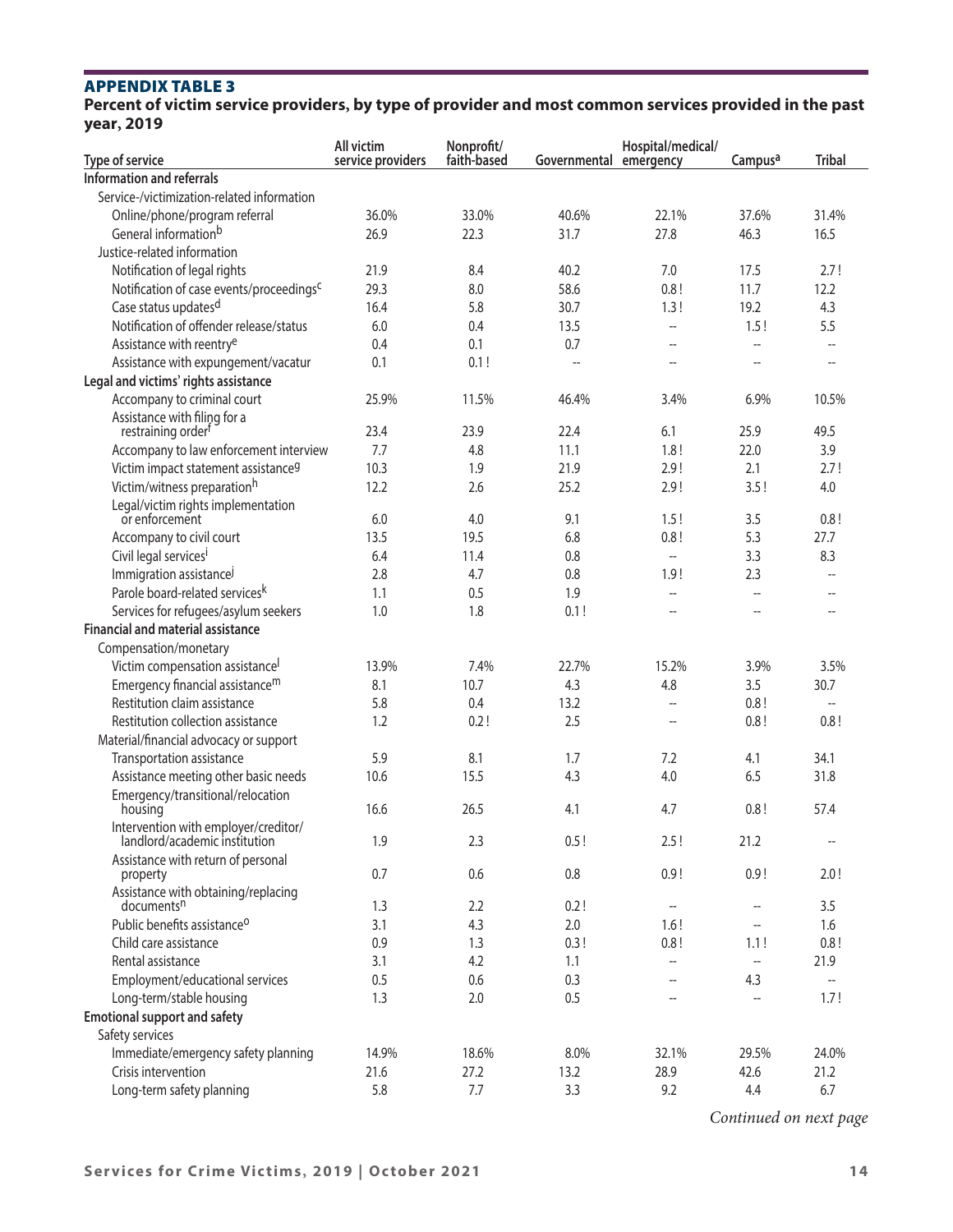# appendix Table 3 ( continued)

**Percent of victim service providers, by type of provider and most common services provided in the past year, 2019** 

| Type of service                                             | All victim<br>service providers | Nonprofit/<br>faith-based | Governmental emergency   | Hospital/medical/                                   | Campus <sup>a</sup>      | <b>Tribal</b>            |
|-------------------------------------------------------------|---------------------------------|---------------------------|--------------------------|-----------------------------------------------------|--------------------------|--------------------------|
| Conduct/coordinate risk assessments                         | 2.8                             | 2.8                       | 2.3                      | 9.3                                                 | 6.8                      | $\overline{a}$           |
| Crime/violence deescalation support <sup>p</sup>            | 3.0                             | 1.4                       | 4.7                      | 4.1                                                 | 4.1                      | 2.6                      |
| Conflict resolution/mediation/negotiation                   | 2.0                             | 2.5                       | 1.4                      | 0.8!                                                | 3.2                      | 0.9!                     |
| Treatment/support services                                  |                                 |                           |                          |                                                     |                          |                          |
| Hotline/helpline/crisis line intervention or<br>counseling  | 16.5                            | 29.8                      | 1.5                      | 10.3                                                | 12.3                     | 5.9                      |
| Individual counseling <sup>q</sup>                          | 18.0                            | 29.2                      | 3.5                      | 42.1                                                | 19.5                     | 9.2                      |
| Support groups                                              | 7.8                             | 13.5                      | 0.5                      | 12.2                                                | 9.8                      | 6.7                      |
| Peer/family/group counseling                                | 5.7                             | 10.0                      | 0.7                      | 5.2                                                 | 5.4                      | 4.6                      |
| Therapy other than counseling <sup>r</sup>                  | 4.5                             | 7.5                       | 0.9                      | 8.1                                                 | 4.0                      | 3.5                      |
| Social/recreational activities for victims/<br>witnesses    | 1.3                             | 2.1                       | 0.2!                     | $\hspace{0.05cm} -\hspace{0.05cm} -\hspace{0.05cm}$ | 5.2                      | 0.7!                     |
| Substance abuse services <sup>s</sup>                       | 0.9                             | 1.3                       | 0.4                      | 2.5                                                 |                          | 2.0!                     |
| Medical and physical health assistance                      |                                 |                           |                          |                                                     |                          |                          |
| Medical treatment                                           |                                 |                           |                          |                                                     |                          |                          |
| Conduct/coordinate forensic exams or<br>evidence collection | 4.1%                            | 3.6%                      | 1.4%                     | 59.2%                                               | 6.8%                     | $0.8\%$ !                |
| Conduct HIV/STI testing                                     | 1.3                             | 0.5                       | 0.2!                     | 36.3                                                | 0.7!                     | $\sim$                   |
| Health advocacy                                             |                                 |                           |                          |                                                     |                          |                          |
| Victim advocacy in navigating the health<br>care system     | 1.5                             | 1.8                       | 0.3!                     | 15.2                                                | 4.1!                     | $\overline{\phantom{a}}$ |
| Accompany to medical forensic exams                         | 5.5                             | 7.7                       | 1.9                      | 17.4                                                | 11.6                     | 3.6                      |
| <b>Other services</b>                                       |                                 |                           |                          |                                                     |                          |                          |
| Case management                                             | 25.2%                           | 38.2%                     | 9.9%                     | 20.1%                                               | 32.3%                    | 14.9%                    |
| Language services                                           | 2.9                             | 4.0                       | 1.6                      | 4.8                                                 | 1.7!                     | $\overline{\phantom{m}}$ |
| Services for persons who are deaf/hard<br>of hearing        | 0.4                             | 0.6                       | 0.1!                     | 2.3                                                 | $\overline{\phantom{a}}$ | $\overline{\phantom{a}}$ |
| Culturally/ethnically specific services                     | 2.2                             | 3.1                       | 0.5!                     | 4.8                                                 | 2.6                      | 11.3                     |
| <b>Education classes for survivors</b>                      | 1.7                             | 2.4                       | $\overline{\phantom{a}}$ | 3.6!                                                | 10.9                     | 4.4!                     |
| On-scene coordinated response                               | 3.3                             | 1.3                       | 5.9                      | --                                                  | 4.4                      | 2.6                      |
| Forensic interviews                                         | 9.6                             | 13.2                      | 4.6                      | 33.1                                                | 1.6!                     | 2.7!                     |
| Supervised child visitation/safe exchange                   | 1.9                             | 3.0                       | 0.9                      | $-$                                                 | $\overline{a}$           | $\overline{a}$           |
| Restorative justice/victim-offender<br>dialogue             | 0.7                             | 0.7                       | 0.8                      | 0.8!                                                | 0.8!                     |                          |

Note: See appendix table 8 for standard errors.

--Less than 0.05%.

! Interpret with caution. Coefficient of variation is greater than 50%.

aIncludes victim service providers located on university or college campuses or in other educational institutions.

bIncludes general information about crime and victimization, crime prevention, and victim risk reduction.<br><sup>C</sup>Includes updates regarding investigation or court proceedings.

d<sub>Includes</sub> investigation-related updates only.

eIncludes assistance with post-imprisonment reentry and conditions of probation for victims with a criminal history.

<sup>f</sup>Includes assistance with restraining, protection, and no-contact orders.

gIncludes helping victims write a written or oral statement to present in court that describes the emotional, physical, and fnancial impact the crime had on them.

h<sub>Includes preparing to offer testimony to law enforcement or courts, which may include a victim impact statement.</sub>

<sup>i</sup>Includes assistance with civil court matters, such as child custody, visitation, and support and other family law issues.

.<br>Includes assistance with continuing U.S. residence and U and T visas.

k<sub>Includes</sub> accompanying to parole board hearings and assistance with other related services.

Includes assistance with filing for victim compensation and appealing claims.

m<sub>Includes</sub> emergency loans, petty cash, and payments for or assistance in procuring items, such as food or clothing.<br><sup>n</sup>Includes assistance with obtaining or replacing documents, such as birth certificates, driver's licen

PIncludes calming down the victim, family members, or witnesses on scene or during intervention and preventing retaliation.

qIncludes counseling and mental health assessments for the victim.

<sup>r</sup>Includes traditional, cultural, or alternative healing and art, writing, or play therapy.

<sup>S</sup>Includes assessment, prevention, and treatment for substance abuse.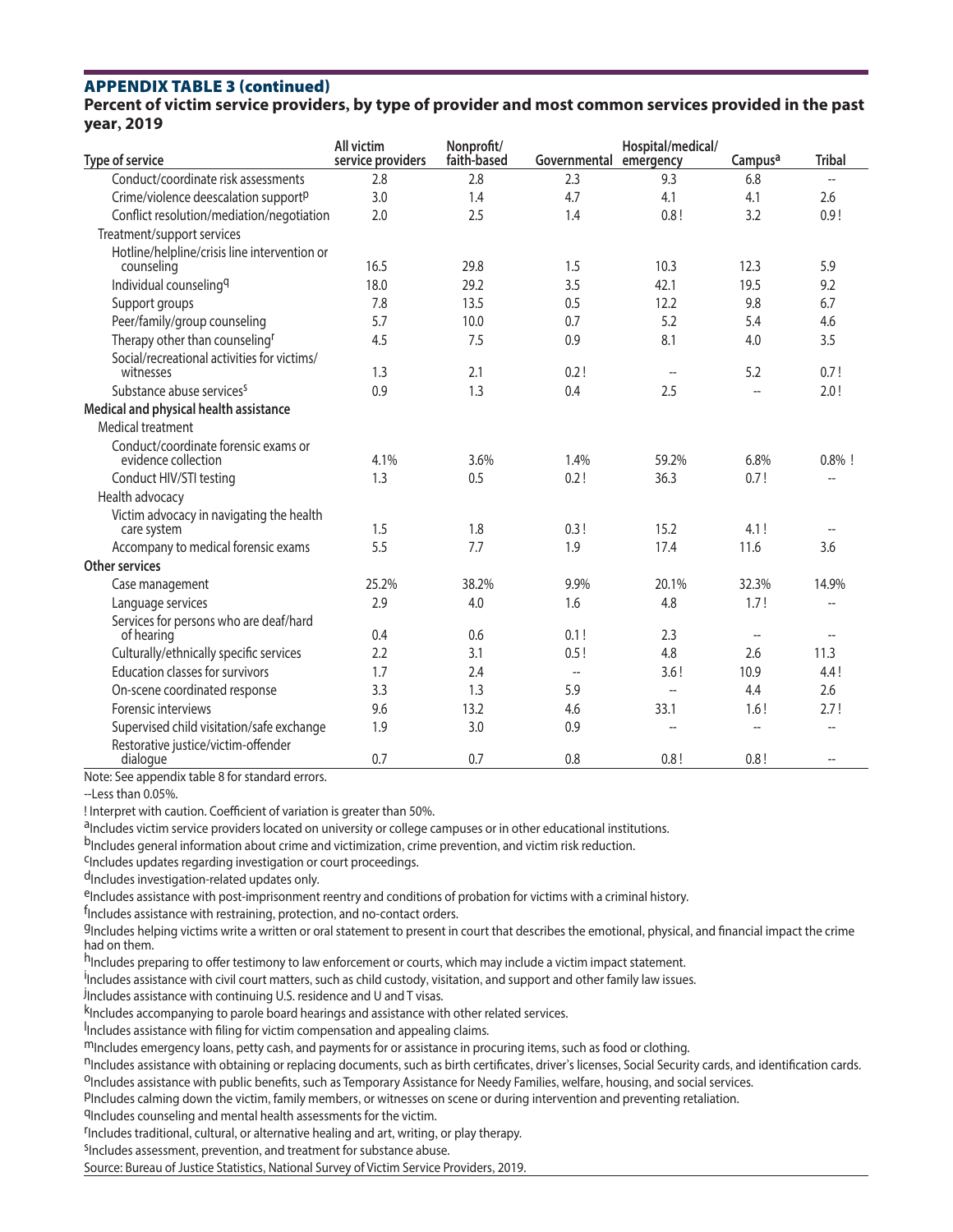# **Estimates and standard errors for fgure 1: Average number of services provided, by type of victim service provider, 2019**

|                            | Average number          |                       | 95% confidence interval |             |  |
|----------------------------|-------------------------|-----------------------|-------------------------|-------------|--|
| Type of provider           | of services<br>provided | <b>Standard error</b> | Lower bound             | Upper bound |  |
| All                        | 27                      | 0.2                   | 26.6                    | 27.4        |  |
| Nonprofit/faith-based      | 29 t                    | 0.3                   | 28.3                    | 29.7        |  |
| Governmental               | 24 t                    | 0.3                   | 23.4                    | 24.6        |  |
| Hospital/medical/emergency | 22 †                    | 0.8                   | 20.4                    | 23.6        |  |
| Campus <sup>a</sup>        | 24 t                    | 0.8                   | 22.4                    | 25.6        |  |
| Tribal*                    | 32                      | 0.9                   | 30.2                    | 33.8        |  |

\*Comparison group. Compared to each type of victim service provider (VSP) and not to all VSPs.

†Difference with comparison group is significant at the 95% confidence level.<br><sup>a</sup>Includes VSPs located on university or college campuses or in other educational institutions.

Source: Bureau of Justice Statistics, National Survey of Victim Service Providers, 2019.

## appendix Table 5

#### **Estimates and standard errors for fgure 2: Top-fve services provided by victim service providers in the past year, 2019**

|                                             | <b>Percent of all victim</b> |                       | 95% confidence interval |                         |  |
|---------------------------------------------|------------------------------|-----------------------|-------------------------|-------------------------|--|
| Type of service                             | service providers            | <b>Standard error</b> |                         | Lower bound Upper bound |  |
| Online/phone/program referral               | 92.8%                        | 0.46%                 | 91.89%                  | 93.67%                  |  |
| General information <sup>a</sup>            | 89.9                         | 0.55                  | 88.79                   | 90.95                   |  |
| Notification of legal rights                | 77.1                         | 0.74                  | 75.61                   | 78.50                   |  |
| Immediate/emergency safety planning         | 74.8                         | 0.64                  | 73.54                   | 76.04                   |  |
| Victim compensation assistance <sup>b</sup> | 73.3                         | 071                   | 71.89                   | 74.69                   |  |

aIncludes general information about crime and victimization, crime prevention, and victim risk reduction.

bIncludes assistance with filing for victim compensation and appealing claims.

Source: Bureau of Justice Statistics, National Survey of Victim Service Providers, 2019.

# appendix Table 6

# **Standard errors for table 6: Percent of victim service providers, by type of provider and services that were difcult for victims to obtain in the local area, 2019**

| Type of service difficult to obtain                                                      | All victim<br>service providers | Nonprofit/<br>faith-based | Governmental | Hospital/medical/<br>emergency | Campus | <b>Tribal</b> |
|------------------------------------------------------------------------------------------|---------------------------------|---------------------------|--------------|--------------------------------|--------|---------------|
| Shelter/housing                                                                          | 0.74%                           | 1.04%                     | 1.25%        | 4.25%                          | 5.81%  | 2.51%         |
| Mental health services                                                                   | 1.04                            | 1.24                      | 1.75         | 4.77                           | 6.56   | 5.08          |
| Financial/material assistance                                                            | 0.98                            | 1.42                      | 1.52         | 4.78                           | 6.58   | 3.89          |
| Other                                                                                    | 0.78                            | 1.11                      | 1.32         | 3.68                           | 6.82   | 3.93          |
| Civil justice-related assistance                                                         | 0.74                            | 1.01                      | 1.25         | 2.63                           | 4.15   | 3.85          |
| Immigration assistance                                                                   | 0.73                            | 1.03                      | 1.22         | 4.47                           | 2.43   | 0.62          |
| Medical/physical health assistance                                                       | 0.54                            | 0.74                      | 0.85         | 2.49                           | 6.11   | 3.38          |
| Safety services                                                                          | 0.54                            | 0.67                      | 0.89         | 2.35                           | 2.20   | 2.81          |
| Justice-related assistance                                                               | 0.42                            | 0.49                      | 0.78         | 0.99                           | 2.33   | 3.11          |
| Source: Bureau of Justice Statistics, National Survey of Victim Service Providers, 2019. |                                 |                           |              |                                |        |               |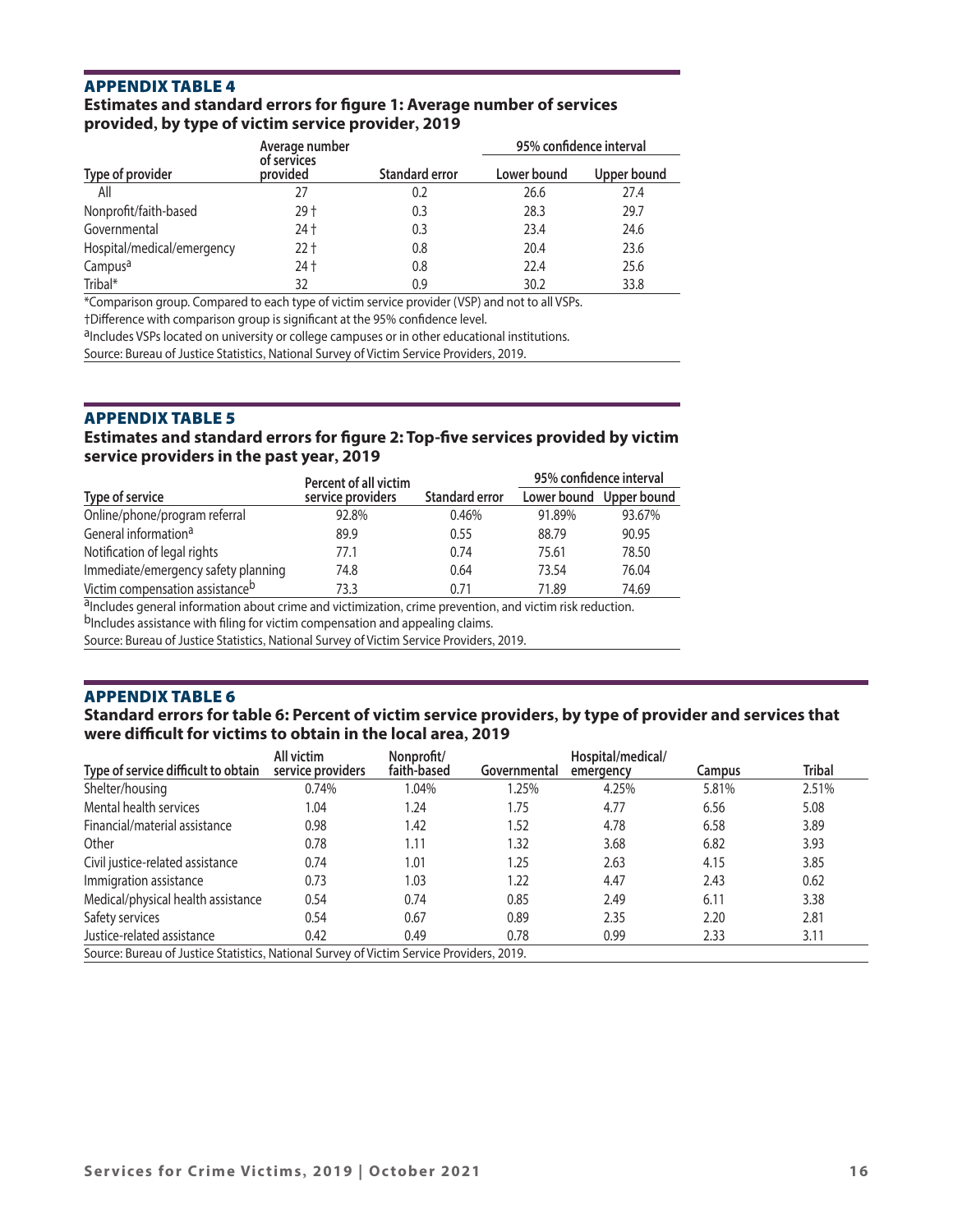# **Standard errors for appendix table 1: Average number of services provided, by type of victim service provider, 2019**

| Type of provider               | Average number of<br>services provided | <b>Percent of all victim</b><br>service providers |
|--------------------------------|----------------------------------------|---------------------------------------------------|
| All                            | 0.2                                    | $\tilde{}$                                        |
| Nonprofit/faith-based          | 0.3                                    | 0.42%                                             |
| Governmental                   | 0.3                                    | 0.39                                              |
| Hospital/medical/<br>emergency | 0.8                                    | 0.10                                              |
| Campus                         | 0.8                                    | 0.17                                              |
| Tribal                         | 0.9                                    | 0.09                                              |
| $\sim$ Not applicable.         |                                        |                                                   |

Source: Bureau of Justice Statistics, National Survey of Victim Service Providers, 2019.

# appendix Table 8

# **Standard errors for appendix table 3: Percent of victim service providers, by type of provider and most common services provided in the past year, 2019**

| All victim<br>Nonprofit/<br>service providers<br>Type of service<br>faith-based<br>Governmental<br>Information and referrals<br>Service-/victimization-related information<br>0.87%<br>Online/phone/program referral<br>1.14%<br>1.46%<br>General information<br>0.76<br>1.00<br>1.35<br>Justice-related information<br>Notification of legal rights<br>0.72<br>0.72<br>1.34<br>0.61<br>Notification of case events/proceedings<br>0.74<br>1.25<br>Case status updates<br>0.56<br>0.59<br>1.15<br>Notification of offender release/status<br>0.39<br>0.16<br>0.88 | Hospital/<br>medical/ |                       |               |
|-------------------------------------------------------------------------------------------------------------------------------------------------------------------------------------------------------------------------------------------------------------------------------------------------------------------------------------------------------------------------------------------------------------------------------------------------------------------------------------------------------------------------------------------------------------------|-----------------------|-----------------------|---------------|
|                                                                                                                                                                                                                                                                                                                                                                                                                                                                                                                                                                   | emergency             | Campus                | <b>Tribal</b> |
|                                                                                                                                                                                                                                                                                                                                                                                                                                                                                                                                                                   |                       |                       |               |
|                                                                                                                                                                                                                                                                                                                                                                                                                                                                                                                                                                   |                       |                       |               |
|                                                                                                                                                                                                                                                                                                                                                                                                                                                                                                                                                                   | 3.51%                 | 4.86%                 | 3.71%         |
|                                                                                                                                                                                                                                                                                                                                                                                                                                                                                                                                                                   | 3.67                  | 4.78                  | 3.29          |
|                                                                                                                                                                                                                                                                                                                                                                                                                                                                                                                                                                   |                       |                       |               |
|                                                                                                                                                                                                                                                                                                                                                                                                                                                                                                                                                                   | 2.36                  | 3.08                  | 1.46          |
|                                                                                                                                                                                                                                                                                                                                                                                                                                                                                                                                                                   | 0.72                  | 2.35                  | 2.62          |
|                                                                                                                                                                                                                                                                                                                                                                                                                                                                                                                                                                   | 0.67                  | 2.99                  | 1.36          |
|                                                                                                                                                                                                                                                                                                                                                                                                                                                                                                                                                                   | $\sim$                | 0.75                  | 2.03          |
| Assistance with reentry<br>0.11<br>0.06<br>0.24                                                                                                                                                                                                                                                                                                                                                                                                                                                                                                                   | $\thicksim$           | $\tilde{\phantom{a}}$ |               |
| Assistance with expungement/vacatur<br>0.04<br>0.07<br>0.04                                                                                                                                                                                                                                                                                                                                                                                                                                                                                                       | $\sim$                | $\tilde{}$            |               |
| Legal and victims' rights assistance                                                                                                                                                                                                                                                                                                                                                                                                                                                                                                                              |                       |                       |               |
| Accompany to criminal court<br>0.69%<br>0.71%<br>1.35%                                                                                                                                                                                                                                                                                                                                                                                                                                                                                                            | 1.08%                 | 1.49%                 | 2.54%         |
| Assistance with filing for a                                                                                                                                                                                                                                                                                                                                                                                                                                                                                                                                      |                       |                       |               |
| 0.74<br>1.06<br>1.05<br>restraining order                                                                                                                                                                                                                                                                                                                                                                                                                                                                                                                         | 2.45                  | 4.21                  | 4.00          |
| Accompany to law enforcement interview<br>0.47<br>0.59<br>0.84                                                                                                                                                                                                                                                                                                                                                                                                                                                                                                    | 1.12                  | 3.85                  | 1.27          |
| 0.41<br>1.07<br>Victim impact statement assistance<br>0.48                                                                                                                                                                                                                                                                                                                                                                                                                                                                                                        | 1.92                  | 0.91                  | 1.51          |
| Victim/witness preparation<br>0.56<br>0.41<br>1.20                                                                                                                                                                                                                                                                                                                                                                                                                                                                                                                | 1.95                  | 2.33                  | 1.29          |
| Legal/victim rights implementation or                                                                                                                                                                                                                                                                                                                                                                                                                                                                                                                             |                       |                       |               |
| 0.43<br>0.49<br>0.82<br>enforcement                                                                                                                                                                                                                                                                                                                                                                                                                                                                                                                               | 0.88                  | 1.30                  | 0.57          |
| 0.65<br>1.08<br>Accompany to civil court<br>0.67                                                                                                                                                                                                                                                                                                                                                                                                                                                                                                                  | 0.66                  | 1.48                  | 3.92          |
| 0.38<br>0.70<br>0.21<br>Civil legal services                                                                                                                                                                                                                                                                                                                                                                                                                                                                                                                      | $\sim$                | 1.20                  | 2.10          |
| Immigration assistance<br>0.30<br>0.54<br>0.23                                                                                                                                                                                                                                                                                                                                                                                                                                                                                                                    | 1.16                  | 0.94                  |               |
| Parole board-related services<br>0.22<br>0.19<br>0.43                                                                                                                                                                                                                                                                                                                                                                                                                                                                                                             | $\tilde{\phantom{a}}$ | $\thicksim$           |               |
| Services for refugees/asylum seekers<br>0.17<br>0.33<br>0.04                                                                                                                                                                                                                                                                                                                                                                                                                                                                                                      | $\sim$                | $\tilde{}$            | $\sim$        |
| <b>Financial and material assistance</b>                                                                                                                                                                                                                                                                                                                                                                                                                                                                                                                          |                       |                       |               |
| Compensation/monetary                                                                                                                                                                                                                                                                                                                                                                                                                                                                                                                                             |                       |                       |               |
| 0.57%<br>Victim compensation assistance<br>0.62%<br>1.05%                                                                                                                                                                                                                                                                                                                                                                                                                                                                                                         | 3.15%                 | 1.03%                 | 1.54%         |
| <b>Emergency financial assistance</b><br>0.72<br>0.43<br>0.60                                                                                                                                                                                                                                                                                                                                                                                                                                                                                                     | 1.66                  | 1.11                  | 3.65          |
| Restitution claim assistance<br>0.41<br>0.19<br>0.92                                                                                                                                                                                                                                                                                                                                                                                                                                                                                                              | $\sim$                | 0.58                  | $\sim$        |
| Restitution collection assistance<br>0.09<br>0.41<br>0.18                                                                                                                                                                                                                                                                                                                                                                                                                                                                                                         | $\sim$                | 0.58                  | 0.55          |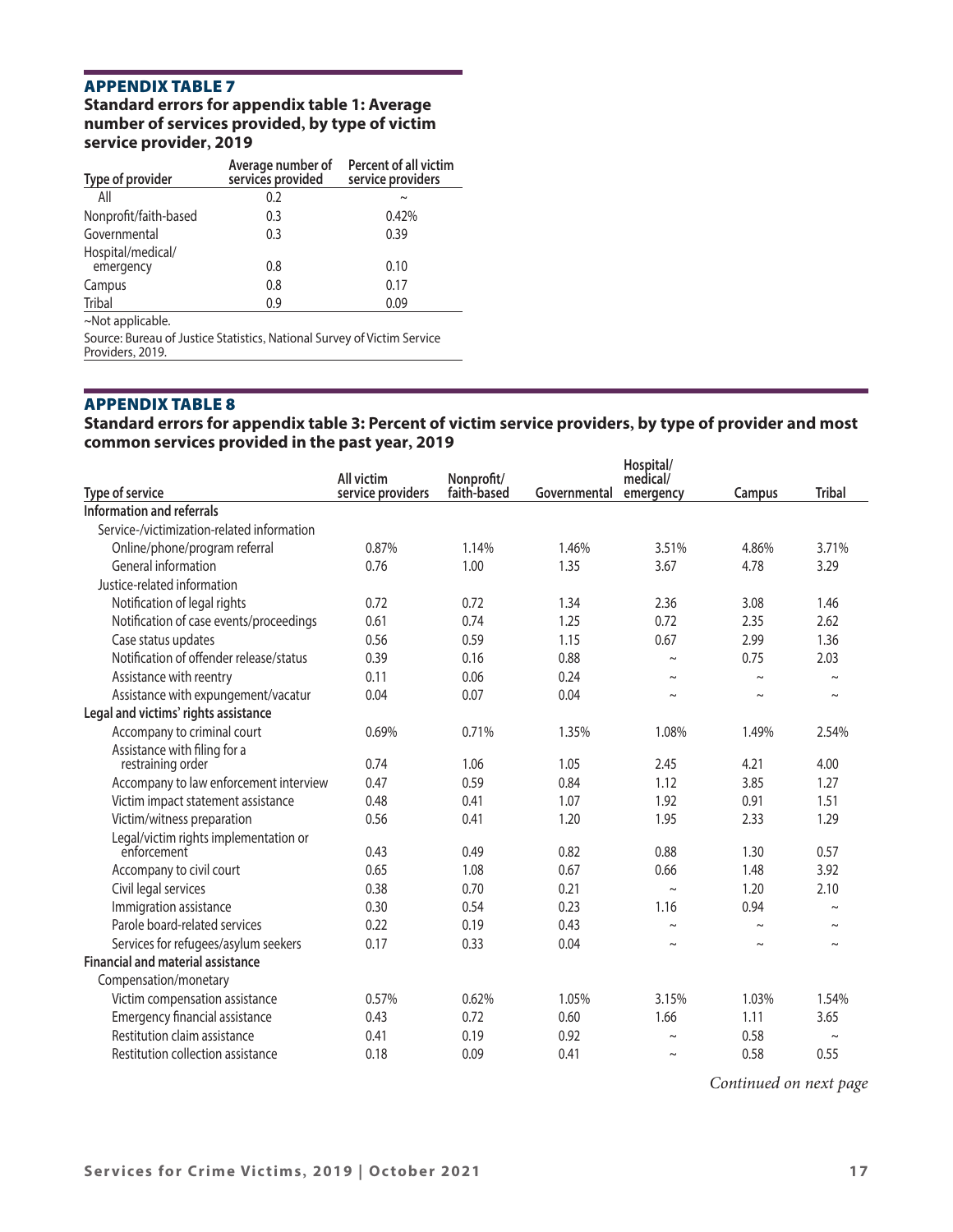# **APPENDIX TABLE 8 (continued)**

# **Standard errors for appendix table 3: Percent of victim service providers, by type of provider and most common services provided in the past year, 2019**

| Type of service                                                       | All victim<br>service providers faith-based | Nonprofit/ | Governmental emergency | Hospital/medical/ | Campus | <b>Tribal</b> |
|-----------------------------------------------------------------------|---------------------------------------------|------------|------------------------|-------------------|--------|---------------|
| Material/financial advocacy or support                                |                                             |            |                        |                   |        |               |
| Transportation assistance                                             | 0.39                                        | 0.71       | 0.28                   | 2.68              | 1.34   | 3.39          |
| Assistance meeting other basic needs                                  | 0.57                                        | 0.98       | 0.55                   | 1.22              | 1.55   | 3.75          |
| Emergency/transitional/relocation<br>housing                          | 0.60                                        | 0.92       | 0.59                   | 2.13              | 0.58   | 4.59          |
| Intervention with employer/creditor/<br>landlord/academic institution | 0.26                                        | 0.41       | 0.24                   | 1.25              | 4.27   | $\sim$        |
| Assistance with return of personal<br>property                        | 0.12                                        | 0.17       | 0.22                   | 0.81              | 0.66   | 1.41          |
| Assistance with obtaining/replacing<br>documents                      | 0.20                                        | 0.39       | 0.09                   | $\sim$            | $\sim$ | 1.62          |
| Public benefits assistance                                            | 0.29                                        | 0.45       | 0.41                   | 0.98              | $\sim$ | 0.78          |
| Child care assistance                                                 | 0.16                                        | 0.29       | 0.18                   | 0.55              | 0.78   | 0.59          |
| Rental assistance                                                     | 0.29                                        | 0.54       | 0.27                   | $\sim$            | $\sim$ | 2.79          |
| Employment/educational services                                       | 0.10                                        | 0.15       | 0.15                   | $\sim$            | 0.95   | $\sim$        |
| Long-term/stable housing                                              | 0.19                                        | 0.31       | 0.19                   | $\sim$            | $\sim$ | 0.84          |
| <b>Emotional support and safety</b>                                   |                                             |            |                        |                   |        |               |
| Safety services                                                       |                                             |            |                        |                   |        |               |
| Immediate/emergency safety planning                                   | 0.58%                                       | 0.97%      | 0.72%                  | 4.00%             | 4.61%  | 3.51%         |
| Crisis intervention                                                   | 0.71                                        | 1.00       | 0.91                   | 4.05              | 4.42   | 3.26          |
| Long-term safety planning                                             | 0.34                                        | 0.59       | 0.43                   | 2.57              | 1.09   | 1.73          |
| Conduct/coordinate risk assessments                                   | 0.27                                        | 0.38       | 0.38                   | 2.62              | 1.52   | $\sim$        |
| Crime/violence deescalation support                                   | 0.33                                        | 0.32       | 0.63                   | 1.60              | 1.39   | 1.08          |
| Conflict resolution/mediation/negotiation                             | 0.24                                        | 0.40       | 0.29                   | 0.57              | 1.17   | 0.63          |
| Treatment/support services                                            |                                             |            |                        |                   |        |               |
| Hotline/helpline/crisis line intervention or<br>counseling            | 0.62                                        | 1.13       | 0.27                   | 2.09              | 2.74   | 1.50          |
| Individual counseling                                                 | 0.57                                        | 0.99       | 0.44                   | 4.11              | 3.04   | 1.87          |
| Support groups                                                        | 0.47                                        | 0.94       | 0.14                   | 2.73              | 2.01   | 1.60          |
| Peer/family/group counseling                                          | 0.40                                        | 0.74       | 0.20                   | 2.12              | 1.76   | 1.79          |
| Therapy other than counseling                                         | 0.34                                        | 0.61       | 0.22                   | 2.48              | 1.33   | 1.28          |
| Social/recreational activities for victims/<br>witnesses              | 0.23                                        | 0.42       | 0.11                   | $\sim$            | 2.30   | 0.53          |
| Substance abuse services                                              | 0.18                                        | 0.34       | 0.14                   | 1.22              | $\sim$ | 1.41          |
| Medical and physical health assistance                                |                                             |            |                        |                   |        |               |
| Medical treatment                                                     |                                             |            |                        |                   |        |               |
| Conduct/coordinate forensic exams or<br>evidence collection           | 0.30%                                       | 0.45%      | 0.30%                  | 3.88%             | 2.59%  | 0.55%         |
| Conduct HIV/STI testing                                               | 0.14                                        | 0.16       | 0.08                   | 3.89              | 0.48   | $\sim$        |
| Health advocacy                                                       |                                             |            |                        |                   |        |               |
| Victim advocacy in navigating the health<br>care system               | 0.23                                        | 0.38       | 0.14                   | 3.23              | 2.24   | $\sim$        |
| Accompany to medical forensic exams                                   | 0.38                                        | 0.69       | 0.35                   | 2.64              | 3.41   | 1.60          |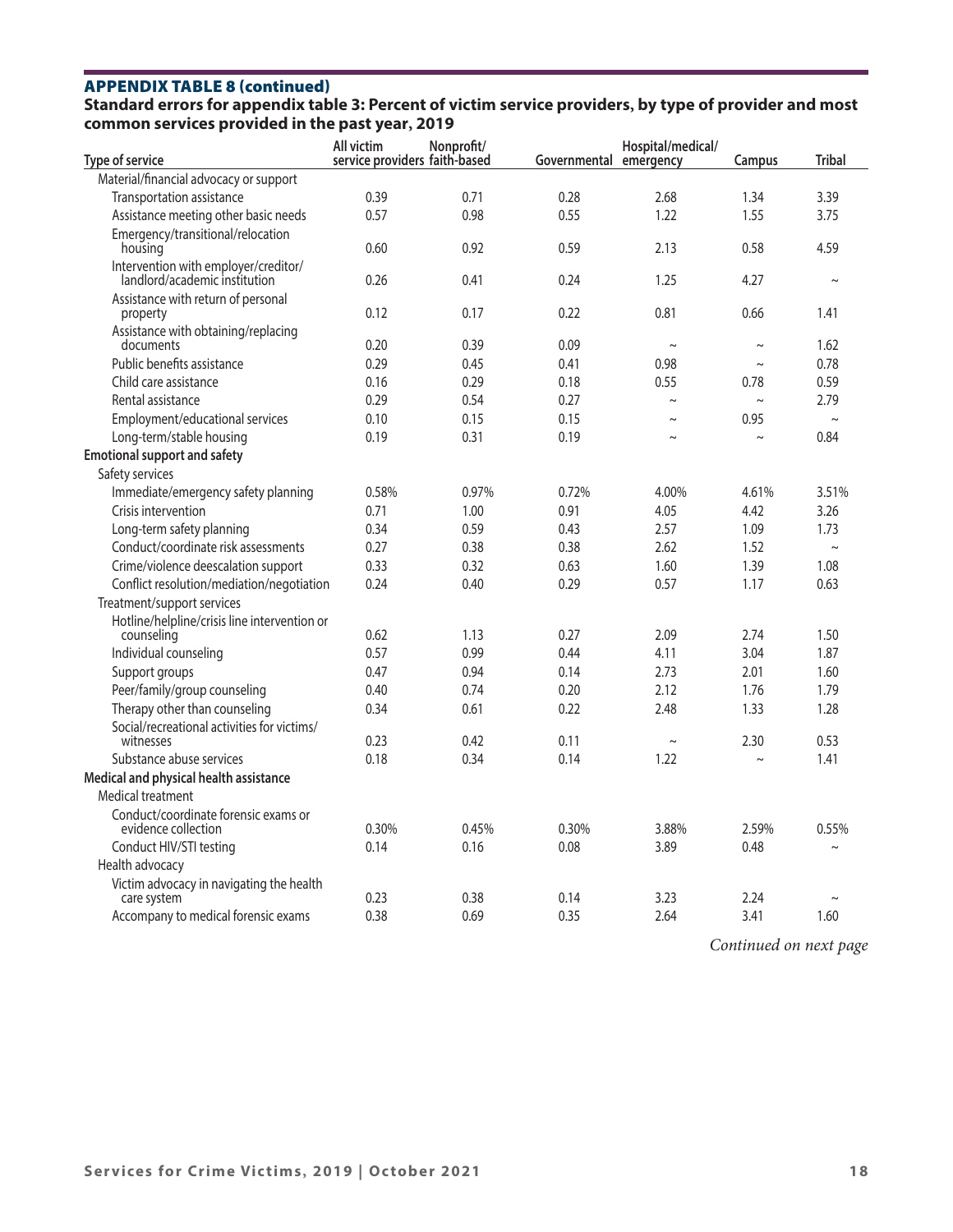# **APPENDIX TABLE 8 (continued)**

# **Standard errors for appendix table 3: Percent of victim service providers, by type of provider and most common services provided in the past year, 2019**

| Type of service                                                                        | All victim<br>service providers faith-based | Nonprofit/ | Governmental | Hospital/medical/<br>emergency | Campus | <b>Tribal</b> |
|----------------------------------------------------------------------------------------|---------------------------------------------|------------|--------------|--------------------------------|--------|---------------|
| Other services                                                                         |                                             |            |              |                                |        |               |
| Case management                                                                        | 0.75%                                       | 1.28%      | 0.74%        | 3.35%                          | 4.83%  | 2.30%         |
| Language services                                                                      | 0.31                                        | 0.51       | 0.36         | 1.62                           | 0.97   | $\sim$        |
| Services for persons who are deaf/hard of<br>hearing                                   | 0.10                                        | 0.17       | 0.07         | 1.10                           | $\sim$ | $\sim$        |
| Culturally/ethnically specific services                                                | 0.25                                        | 0.40       | 0.26         | 1.74                           | 1.15   | 3.04          |
| <b>Education classes for survivors</b>                                                 | 0.24                                        | 0.40       | $\sim$       | 2.02                           | 3.96   | 2.31          |
| On-scene coordinated response                                                          | 0.34                                        | 0.26       | 0.68         | $\sim$                         | 1.42   | 1.06          |
| Forensic interviews                                                                    | 0.56                                        | 0.91       | 0.64         | 3.82                           | 0.90   | 1.49          |
| Supervised child visitation/safe exchange                                              | 0.25                                        | 0.43       | 0.24         | $\sim$                         | $\sim$ | $\sim$        |
| Restorative justice/victim-offender<br>dialogue                                        | 0.12                                        | 0.19       | 0.26         | 0.66                           | 0.58   | $\sim$        |
| ~Not applicable. Estimate is zero and therefore a standard error cannot be calculated. |                                             |            |              |                                |        |               |